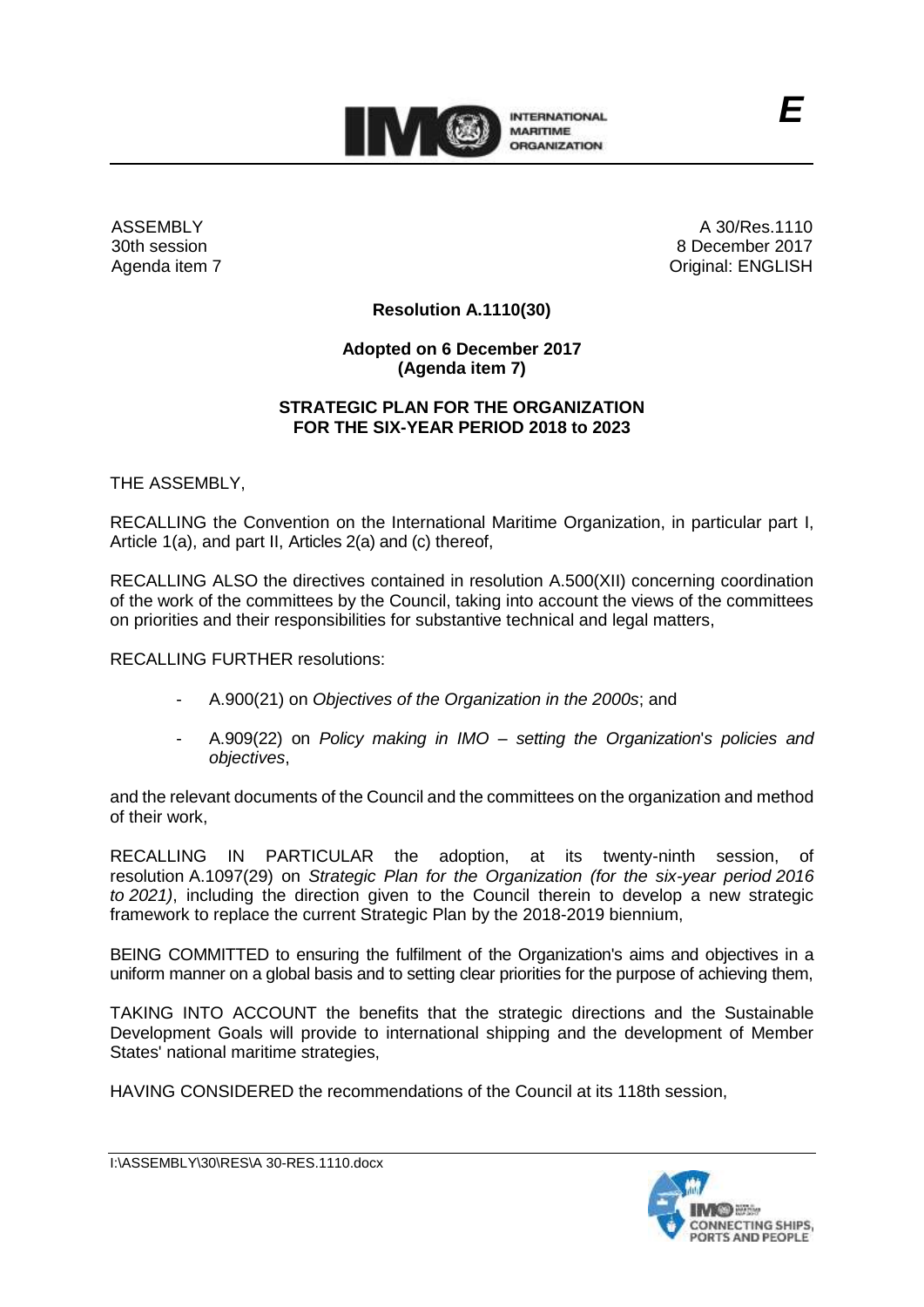- 1 APPROVES the Strategic Plan for the Organization for the six-year period 2018 to 2023, as set out in the annex to the present resolution, comprising:
	- (a) the mission statement;
	- (b) the vision statement:
	- (c) the overarching principles for the Organization's Strategic Plan 2018-2023;
	- (d) the strategic directions for the Organization;
	- (e) the performance indicators for assessing the Organization's performance against the strategic directions; and
	- (f) the list of outputs that are planned to be delivered by the Organization over the 2018-2019 biennium.

2 REQUESTS that all IMO organs ensure full observance of resolution A.1111(30) on *Application of the Strategic Plan of the Organization*, which provides a uniform basis for the application of the Strategic Plan throughout the Organization, and for the strengthening of existing working practices through the provision of enhanced planning and management procedures that are simple, manageable, proportional, transparent and balanced;

3 REQUESTS ALSO the Council, the Maritime Safety Committee, the Legal Committee, the Marine Environment Protection Committee, the Technical Cooperation Committee and the Facilitation Committee, when reporting on their work to the Assembly at its thirty-first regular session and to the Council at its sessions during the 2018-2019 biennium, to ensure that they report progress towards fulfilling the Organization's mission using the framework of the Strategic Plan;

4 REQUESTS FURTHER the Council and the Secretary-General, as appropriate, to monitor progress and analyse, as necessary, any mechanisms required to review and update progress made under the Strategic Plan, taking into account resolution A.1111(30) on *Application of the Strategic Plan of the Organization*;

5 INVITES Member States, the Secretariat and other stakeholders to provide the necessary data to ensure that progress towards the achievement of the Strategic Plan can be adequately assessed and reported on;

6 DIRECTS the chairs, vice-chairs and secretaries of the Council, committees and sub-committees to ensure a consistent and rigorous application of resolution A.1111(30) on *Application of the Strategic Plan of the Organization* and of the documents on the organization and method of work of the respective committees and their subsidiary bodies;

7 ENCOURAGES the Council, the committees and the Secretariat, when considering proposals for new outputs, to ensure, in accordance with resolution A.1111(30) on *Application of the Strategic Plan of the Organization* and with the documents on the organization and method of their work, as appropriate, that the issues to be addressed are those which fall within the mission of the Organization;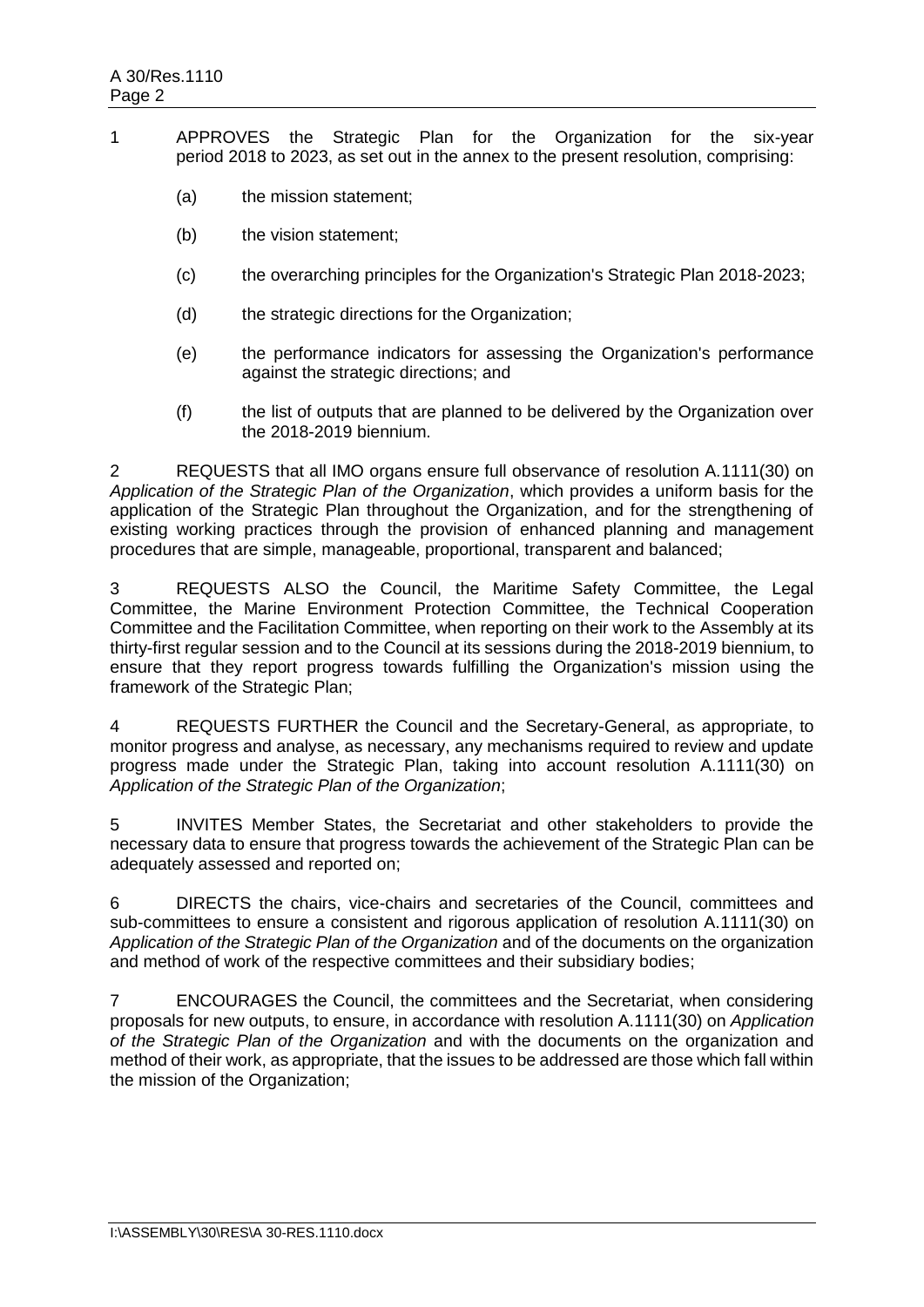8 REQUESTS the committees and the Secretariat, as appropriate, and in accordance with resolution A.1111(30) on *Application of the Strategic Plan of the Organization*, to submit to the Council for endorsement any new outputs that they may approve during the 2018-2019 biennium for inclusion in the list of outputs for that biennium;

9 AUTHORIZES the Council to endorse such new outputs and to include them in the list of outputs for the 2018-2019 biennium, as set out in the annex to the present resolution, and to bring for consideration of the Assembly any proposed amendments to the Strategic Plan;

10 DECIDES that the strategic directions are established for the six-year period 2018 to 2023 and that the Council will bring to the attention of the Assembly proposed amendments to the Strategic Plan on which it has had an agreement, including the biennial update of outputs in a consolidated manner;

11 REVOKES resolutions A.1097(29) and A.1098(29).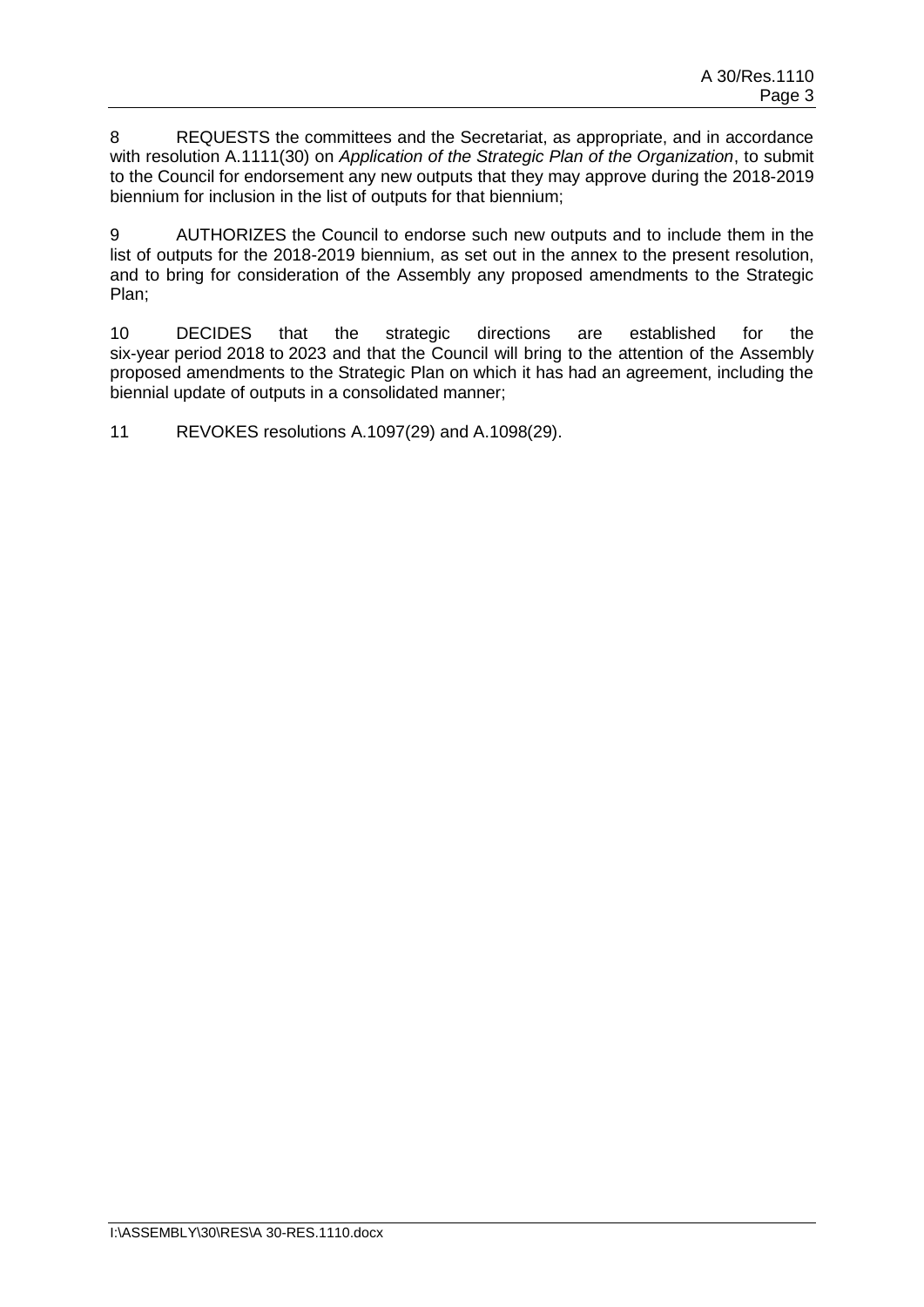#### Annex

#### **STRATEGIC PLAN FOR THE ORGANIZATION FOR THE SIX-YEAR PERIOD 2018 to 2023**

#### **MISSION STATEMENT**

1 The mission of the International Maritime Organization (IMO), as a United Nations specialized agency, is to promote safe, secure, environmentally sound, efficient and sustainable shipping through cooperation. This will be accomplished by adopting the highest practicable standards of maritime safety and security, efficiency of navigation and prevention and control of pollution from ships, as well as through consideration of the related legal matters and effective implementation of IMO instruments, with a view to their universal and uniform application.

### **VISION STATEMENT**

- 2 The vision of IMO for the period 2018 to 2023 is as follows:
	- .1 IMO will uphold its leadership role as the global regulator of shipping, promote greater recognition of the sector's importance and enable the advancement of shipping, while addressing the challenges of continuing developments in technology and world trade and the need to meet the 2030 Agenda for Sustainable Development.
	- .2 To achieve this, IMO will focus on the review, development and implementation of and compliance with IMO instruments in its pursuit to proactively identify, analyse and address emerging issues and support Member States in their implementation of the 2030 Agenda for Sustainable Development.

#### **OVERARCHING PRINCIPLES FOR THE ORGANIZATION'S STRATEGIC PLAN 2018 to 2023**

3 The Strategic Plan identifies the strategic directions on which IMO will focus in the period 2018 to 2023. The IMO organs will continue their work to fulfil the purposes of the Organization, as set out in Article 1 of the IMO Convention, while sustaining the system of global maritime legislation and ensuring a level playing field for all States involved in international shipping. In doing so, IMO will uphold its leadership role in ensuring a balance for international shipping between the need for economic development, facilitation of international trade, safety, security and environmental protection. IMO will ensure that the views of all stakeholders are taken into account in its decision-making processes and continue to pay particular attention to the needs of developing countries, especially small island developing States (SIDS) and least developed countries (LDCs).

4 The safety and security of life at sea, protection of the environment, and world trade all depend on the competence and professionalism of the personnel employed or engaged in the maritime sector, who need to have the relevant skills and understanding to ensure that IMO instruments are effectively reviewed, developed, implemented, applied and enforced.

5 The expansion of the global fleet and the acceleration in the development of new and advancing technologies increase the demands on the seafarers. IMO will take into account the human element in the review, development and implementation of new and existing requirements, including skills, education and training, and human capabilities, limitations and needs.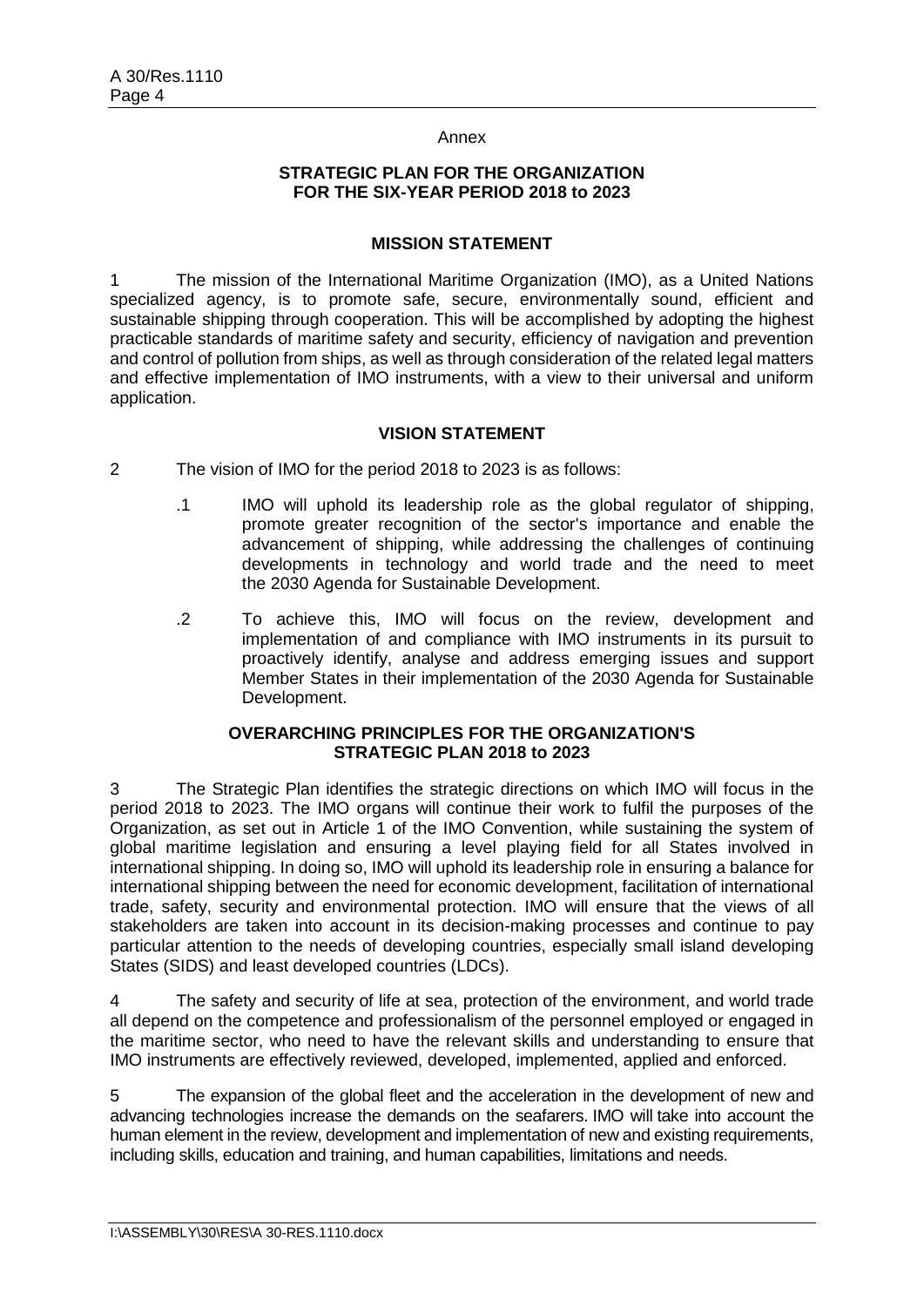6 IMO, in all aspects of its work, will take into account the needs and well-being of seafarers and, in doing so, will always attach the utmost importance to education and training, as well as the promotion of gender equality and the empowerment of women.

7 As a specialized agency of the United Nations, IMO has an important role to play in achieving the 2030 Agenda for Sustainable Development (2030 Agenda). The adoption of the 2030 Agenda, including its 17 Sustainable Development Goals (SDGs) and 169 targets, marks a historic agreement among the 193 United Nations Member States to forge a sustainable pathway of action for people, the planet and prosperity.

8 Shipping is an essential element of sustainable economic growth as it is the most environmentally sound mode of transport with the lowest carbon footprint per unit of cargo transported. Along with other transport modes, shipping is an important enabler for a substantial number of SDGs.

9 IMO is fully committed to achieving the 2030 Agenda and the SDGs, including aligning its programmes and initiatives to support Member States. The Organization, its Member States, civil society and the maritime industry will continue working together to strengthen the path towards sustainable development.

10 IMO will also maintain and where relevant strengthen its collaboration with other bodies in the United Nations system as well as with parties at global, regional and national levels.

11 The Organization will continually demonstrate to its stakeholders that IMO is delivering on its objectives successfully and effectively. Through stakeholder outreach, the Organization will promote its work as essential to ensuring a safe, secure, environmentally sound and sustainable shipping sector.

## **STRATEGIC DIRECTIONS**

12 As IMO continues to carry out its work, the following strategic directions set out the areas of particular focus for the period 2018 to 2023.

## **SD 1: Improve implementation**

13 IMO has almost 60 years of experience, developing more than 50 international treaties, together with the related standards, guidelines and other texts. Only through the entry into force of those instruments and the effective, efficient and consistent implementation and enforcement of their provisions can the full benefits from this extensive body of international law be realized. To that end, the current situation demands that IMO place increased focus on implementation of IMO instruments as well as promotion of the entry into force of instruments.

14 The crucial role played by IMO in creating a level playing field for its Members can only be achieved through effective and uniform implementation of IMO instruments, their enforcement by the States parties to them, and full compliance by the States concerned and the shipping industry.

15 IMO will provide States and the industry with the information they need to better identify and understand barriers to implementation, and will consider ways to eliminate those barriers, including through analysis of the findings from the Member State Audit Scheme and/or data from other sources. IMO will promote the exchange of best practices among all stakeholders.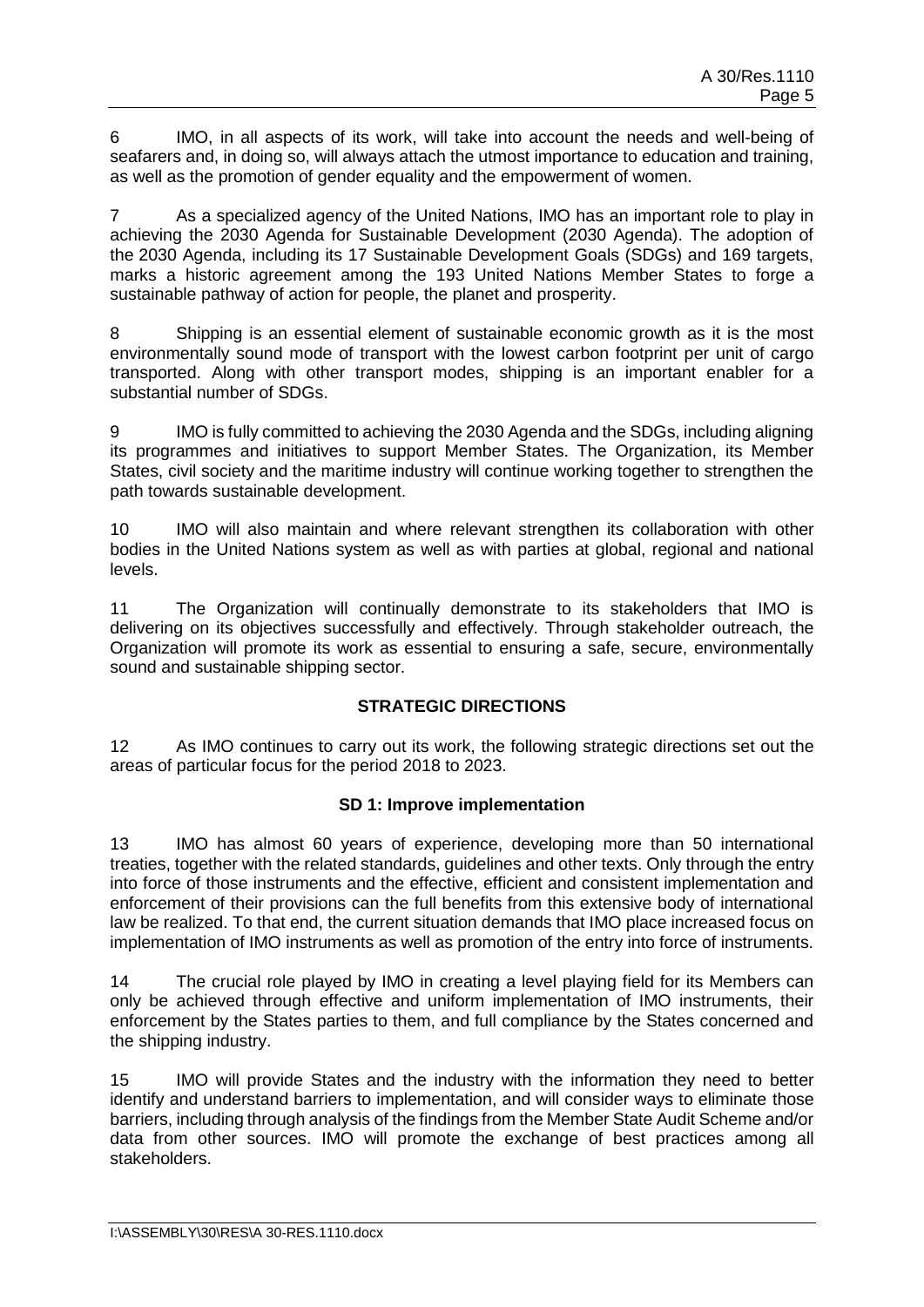16 To achieve the goal of uniform implementation, IMO will continue to develop and execute projects to provide targeted capacity building and technical cooperation that fosters, promotes and supports implementation efforts, especially those of developing countries, and will continue to pay particular attention to the needs of small island developing States and least developed countries.

## **SD 2: Integrate new and advancing technologies in the regulatory framework**

17 As technological development accelerates, new and advancing technologies will significantly affect shipping, creating a more interconnected and efficient industry more closely integrated with the global supply chain. New and advancing technologies have already brought about changes at all levels in the way ships are designed, constructed, equipped and operated, and have had equal impact on personnel, both on board and on shore. Such technologies may also provide access to a large amount of data associated with shipping.

18 Since technological advances present opportunities as well as challenges, their introduction needs to be considered carefully in order for them to be accommodated appropriately into the regulatory framework of the Organization. This involves balancing the benefits derived from new and advancing technologies against safety and security concerns, the impact on the environment and on international trade facilitation, the potential costs to the industry, and finally their impact on personnel, both on board and ashore.

19 The Organization's regulatory framework will be continually adapted to the challenges and global developments facing the shipping industry, with a view to ensuring safety, security and environmental protection. The Organization will strive towards a legal framework that accommodates new and advancing technologies and approaches; it will do so by being technology neutral, developing IMO instruments and performance standards without preference or hindrance of one technology over another.

## **SD 3: Respond to climate change**

20 With the adoption of the 2030 Agenda and the Paris Agreement at the twenty-first session of the Conference of the Parties to the United Nations Framework Convention on Climate Change (COP 21), climate change has been recognized as one of the greatest challenges of our time, a phenomenon whose consequences have negative impacts on the planet and which can undermine the ability of all countries to achieve sustainable development.

21 Although shipping is one of the most energy-efficient modes of transportation and has already increased its energy efficiency and reduced emissions, the shipping industry continues to pursue strategies to reduce emissions worldwide. Having already developed global regulations on energy efficiency for ships, the Organization will continue to consider further measures to ensure that international shipping continues to bear its responsibility in addressing climate change.

22 In its role as the global regulator of international shipping, IMO will develop appropriate solutions to reduce the shipping industry's contribution to air pollution and its impact on climate change. With the shipping industry's support, IMO will develop a comprehensive IMO strategy on reduction of greenhouse gas emissions from ships which will be ambitious and realistic.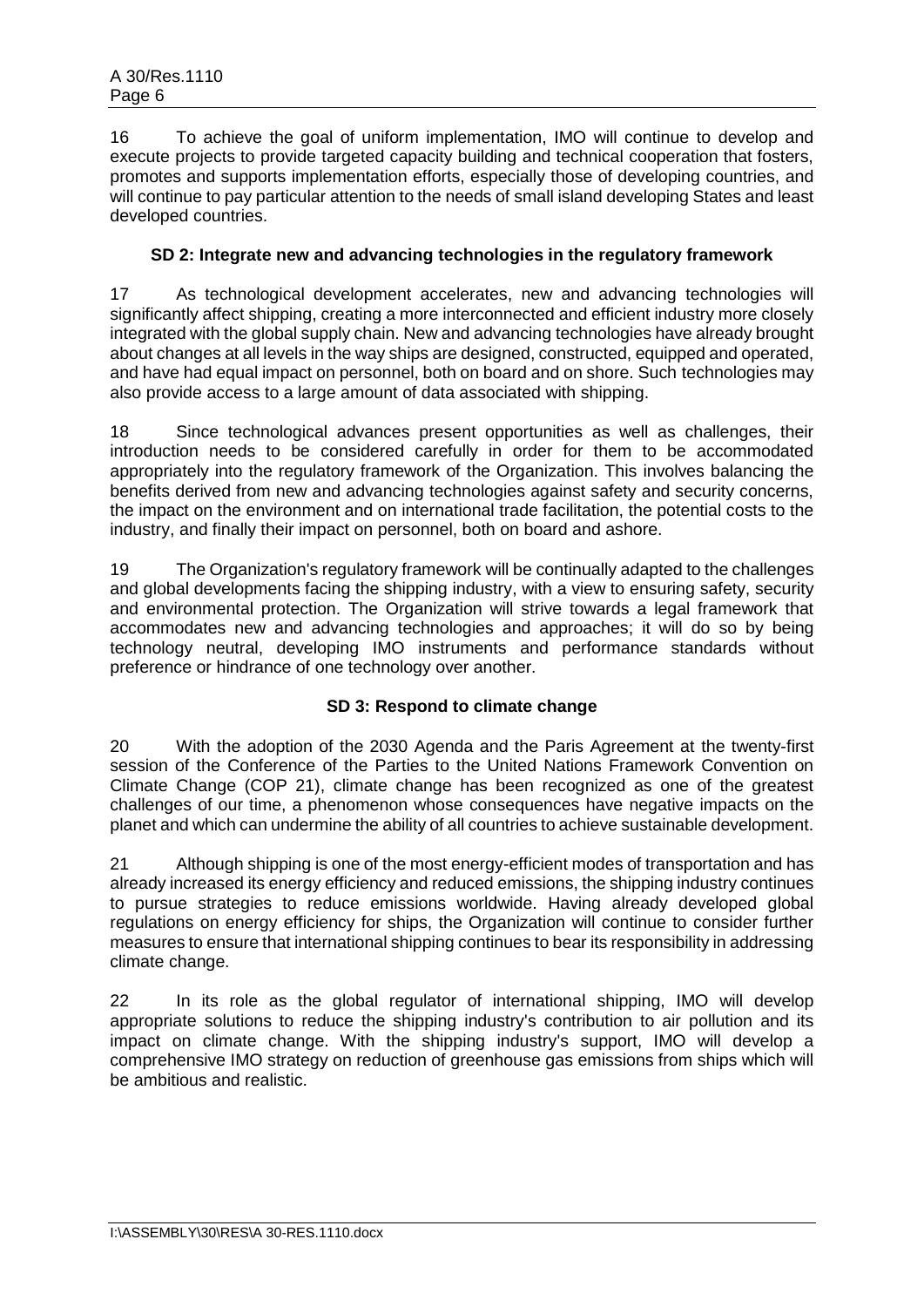## **SD 4: Engage in ocean governance**

23 The use of the world's oceans is intensifying as a result of both the continuing increase in the exploration and use of marine resources and opportunities they provide and the pressure to preserve marine spaces for users other than the industry.

24 To ensure the sustainable development of activities in the marine space, such activities have to be balanced with the capacity of the oceans to remain healthy and diverse in the long term.

25 In the discussion on ocean governance and development of activities in the marine space, IMO, actively working in collaboration with other relevant bodies, should ensure that the use of marine spaces does not disproportionately limit the ability of shipping to support and contribute to the global economy, socio-economic progress and development, and assist in the delivery of related aspects of the SDGs.

## **SD 5: Enhance global facilitation and security of international trade**

26 Shipping moves around 80%<sup>1</sup> of world trade, making it an integral part of the global economy and supply chain. The prevention of disruption to international shipping is therefore in the interest of all. Continued effort is needed to ensure that ships move from port to port without undue delay arising from arrival and departure formalities, to provide for safe transportation and effective facilitation of international trade, and to ensure that appropriate security measures are in place on all international voyages.

27 Threats such as piracy and armed robbery against ships could disrupt international trade, threaten lives, and increase the burden on maritime transport. Furthermore, to ensure the security of the maritime transport network, including vital shipping lanes, IMO will continue to raise awareness of IMO measures for security and to encourage a cooperative approach among Member States and stakeholders.

28 Shipping operations are increasingly dependent on electronics and digital technologies and as such are exposed to cyber risks. The Organization will continue to monitor the issue and encourage a cooperative approach among Member States and stakeholders.

29 Electronic transmission of relevant information, such as, but not limited to, documents and certificates, simplifies communications between ships, ports and authorities and reduces the administrative burden for those on board and ashore. The challenge is to ensure that information is transmitted securely in a universally accepted form and is verifiable. To take full advantage of the electronic exchange of information, closer cooperation is needed between authorities and the industry at the national and, in certain instances, regional levels.

30 To achieve this, IMO will seek further international consensus on reducing, simplifying and standardizing the information required. It will develop global solutions that reduce the burdens by facilitating electronic information exchange and that balance the needs of authorities ashore with the interests of the shipping industry.

<sup>1</sup> United Nations Conference on Trade and Development, *Review of Maritime Transport 2015* (New York and Geneva, 2015).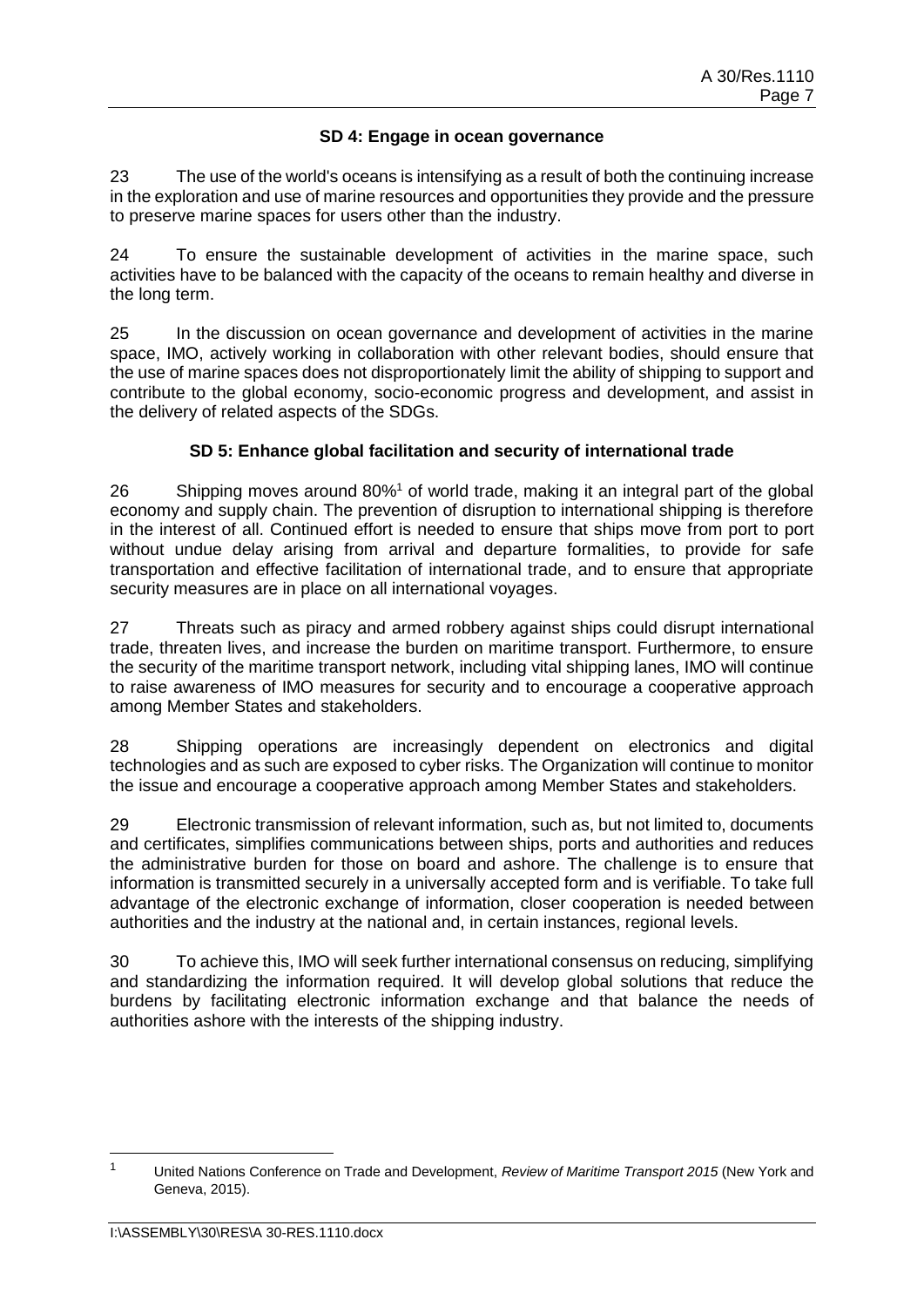### **SD 6: Ensure regulatory effectiveness**

31 The main role of IMO as the global regulator of safe, secure and environmentally sound shipping requires it to ensure that a universally adopted, effective, international regulatory framework is in place and implemented consistently, embracing and integrating new and advancing technologies, without causing unnecessary burdens.

32 The current approach and practices draw on the extensive experience of IMO in developing and adopting standards for international shipping. Reviewing that approach and those practices makes it possible to identify improvements, enhance the effectiveness of the existing IMO instruments and better assess the need for new regulations which take into account the impacts and benefits of proposed measures. The process of capturing and analysing information on the implementation of existing IMO instruments should build on the Member State Audit Scheme and its outcomes, in conjunction with in-depth analysis of data.

33 IMO instruments must continue to be globally implemented and applicable, and will continue to ensure a level playing field. Information should be systematically fed back into the regulatory processes of the Organization to allow it to make informed decisions on reviewing existing regulations and developing new ones.

### **SD 7: Ensure organizational effectiveness**

34 To successfully achieve the Organization's vision and respond to current and future challenges, IMO will improve its working practices, where necessary, and foster broader participation by Member States in its work and decision-making, including through the use of appropriate technologies. To effectively facilitate its work and improve knowledge sharing, the Organization will consider means of strengthening its technical and analytical capabilities to collect, manage, analyse and report on relevant information and data.

35 IMO will continue to introduce and implement best practices in its activities, delivering efficient and effective processes to deal with the ever-changing work of the Organization, thereby ensuring that Member States, donors and other partners receive the best value for the resources they provide.

36 The motivated and skilled staff who lie at the heart of the Organization's success are essential to its ability to respond effectively to changing demands. IMO will ensure that the Secretariat continues to be equipped with the required competencies and structured appropriately to support the work of the Organization.

37 IMO will continue to manage and utilize its financial resources effectively. In this regard, the ongoing commitment of Member States to providing financial resources that meet the Organization's expenditures and to providing, together with other donors, adequate sources of funding for the Organization's activities are essential. In its technical cooperation work, IMO will endeavour to establish new and further develop existing long-term strategic donor relationships and to optimize other sources of funding.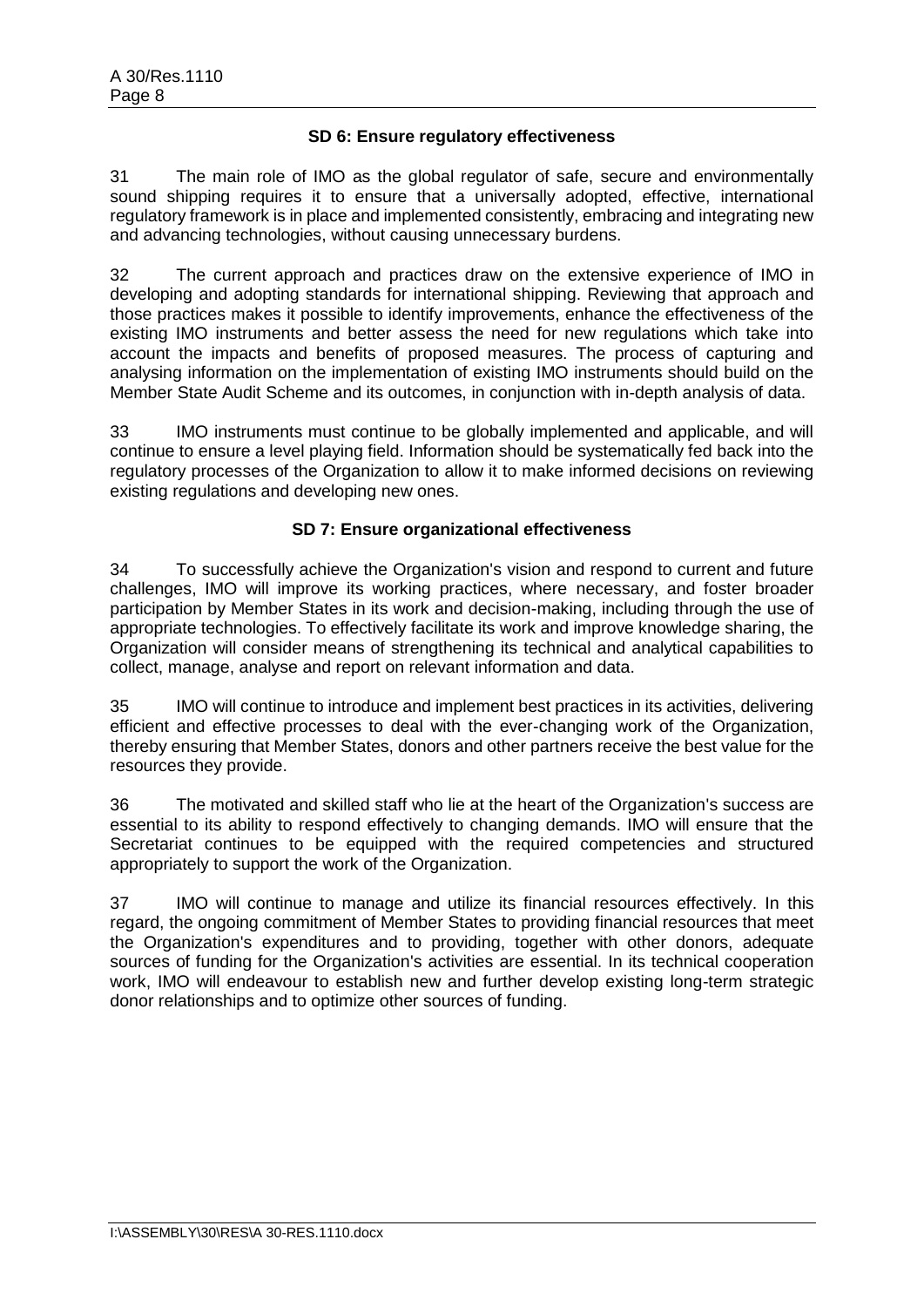| <b>SD</b>                         | PI Index PI Name |                                                                                                                                                           |
|-----------------------------------|------------------|-----------------------------------------------------------------------------------------------------------------------------------------------------------|
|                                   | <b>PI 1.1</b>    | # of references in audit findings per instrument (article and<br>regulation)                                                                              |
|                                   | <b>PI 1.2</b>    | % of audit findings and observations with corrective actions<br>implemented according to the target completion dates                                      |
|                                   | <b>PI 1.3</b>    | % of deficiencies and detentions per ship type                                                                                                            |
|                                   | <b>PI 1.4</b>    | # of deficiencies per category of deficiency                                                                                                              |
| SD 1 Improve                      | PI 1.5           | # of Member States that have ratified each IMO instrument,<br>including those yet to enter into force                                                     |
| implementation                    | PI 1.6           | % of the world's merchant shipping (tonnage) covered by each IMO<br>instrument, including those yet to enter into force                                   |
|                                   | <b>PI 1.7</b>    | # of Member States requesting technical cooperation to implement<br>corrective actions to address audit findings and observations                         |
|                                   | PI 1.8           | # of Member States receiving technical cooperation to implement<br>corrective actions to address audit findings and observations                          |
|                                   | PI 1.9           | % of technical cooperation activities directed towards the<br>implementation of IMO instruments with effective results for the<br>receiving Member States |
| SD 2 Integrate<br>new and         | <b>PI 2.1</b>    | # of proposals submitted to IMO to incorporate new and advancing<br>technologies into the regulatory framework                                            |
| advancing<br>technologies in      | <b>PI 2.2</b>    | # of outputs to include new and advancing<br>technologies<br>(as specified in PI 2.1) on the agenda of IMO organs                                         |
| the regulatory<br>framework       | <b>PI 2.3</b>    | # of amendments adopted to incorporate new and advancing<br>technologies into the regulatory framework                                                    |
|                                   | <b>PI 3.1</b>    | # tonnes of $CO2$ emissions from international shipping                                                                                                   |
| <b>SD 3 Respond</b><br>to climate | PI 3.2           | % of improvement in attained EEDI against reference line per ship<br>type                                                                                 |
| change                            | PI 3.3           | US\$ expenditure on funding of technical cooperation activities and<br>major projects related to energy efficiency and reduced emissions                  |
|                                   | <b>PI 4.1</b>    | # of Special Areas designated under MARPOL, including ECAs                                                                                                |
| SD 4 Engage in                    | <b>PI 4.2</b>    | # of Particularly Sensitive Sea Areas (PSSAs) designated                                                                                                  |
| ocean<br>governance               | <b>PI 4.3</b>    | # of meetings on Ocean Governance at which the Organization was<br>represented                                                                            |
|                                   | <b>PI 4.4</b>    | US\$ expenditure on technical cooperation activities and capacity<br>building related to Ocean Governance                                                 |
| <b>SD 5 Enhance</b><br>global     | PI 5.1           | # of Contracting Parties to the FAL Convention submitting<br>notifications pursuant to article VIII of the FAL Convention                                 |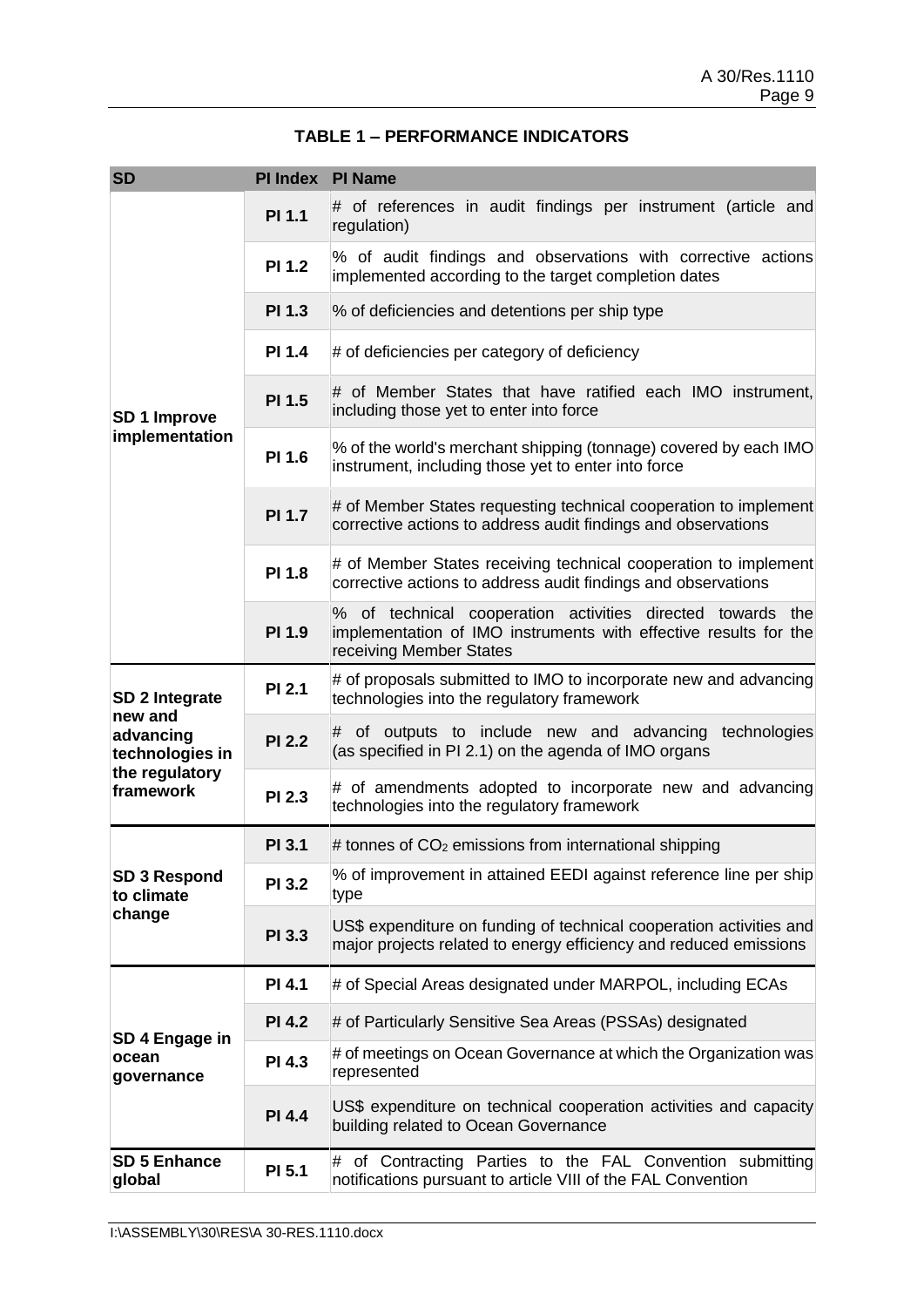| facilitation and<br>security of                   | <b>PI 5.2</b>  | # of Member States issuing electronic certificates                                                                    |
|---------------------------------------------------|----------------|-----------------------------------------------------------------------------------------------------------------------|
| international<br>trade                            | <b>PI 5.3</b>  | # of Member States with a system for the electronic exchange of<br>information                                        |
|                                                   | <b>PI 5.4</b>  | # of piracy incidents per geographical area of incident reported to<br><b>IMO</b>                                     |
|                                                   | <b>PI 5.5</b>  | # of stowaway incidents reported to IMO                                                                               |
|                                                   | PI 5.6         | US\$ expenditure on technical cooperation activities and capacity<br>building allocated to facilitation matters       |
|                                                   | <b>PI 5.7</b>  | US\$ expenditure on technical cooperation activities and capacity<br>building allocated to security matters           |
|                                                   | <b>PI 6.1</b>  | # of specific requirements of the relevant IMO instruments<br>recommended for review based on audit findings          |
| <b>SD 6 Ensure</b><br>regulatory<br>effectiveness | <b>PI 6.2</b>  | # of unified interpretations of provisions per instrument approved by<br>IMO                                          |
|                                                   | PI 6.3         | # of amendments per mandatory instrument within four years of<br>entry into force                                     |
|                                                   | <b>PI 7.1</b>  | # and % of Member States, IGOs and NGOs attending IMO<br>meetings by meeting                                          |
|                                                   | <b>PI 7.2</b>  | % of outputs completed by the original target completion date                                                         |
|                                                   | <b>PI 7.3</b>  | % of technical cooperation and capacity-building activities with<br>effective results for the receiving Member States |
|                                                   | <b>PI 7.4</b>  | % of technical cooperation and capacity-building activities with long-<br>term impact for the receiving Member States |
| <b>SD 7 Ensure</b>                                | <b>PI 7.5</b>  | % of the reporting requirements that can be met by electronic<br>means                                                |
| organizational<br>effectiveness                   | <b>PI 7.6</b>  | % of vacant posts in general and professional/higher categories                                                       |
|                                                   | <b>PI 7.7</b>  | % of assessments received from Member States                                                                          |
|                                                   | <b>PI 7.8</b>  | % of biennial ITCP funded                                                                                             |
|                                                   | PI 7.9         | % contribution of Trading Fund surplus to the ITCP                                                                    |
|                                                   | PI 7.10        | % of additional external contributions to the budget (non-ITCP)                                                       |
|                                                   | <b>PI 7.11</b> | % of contributions provided by substantial donations                                                                  |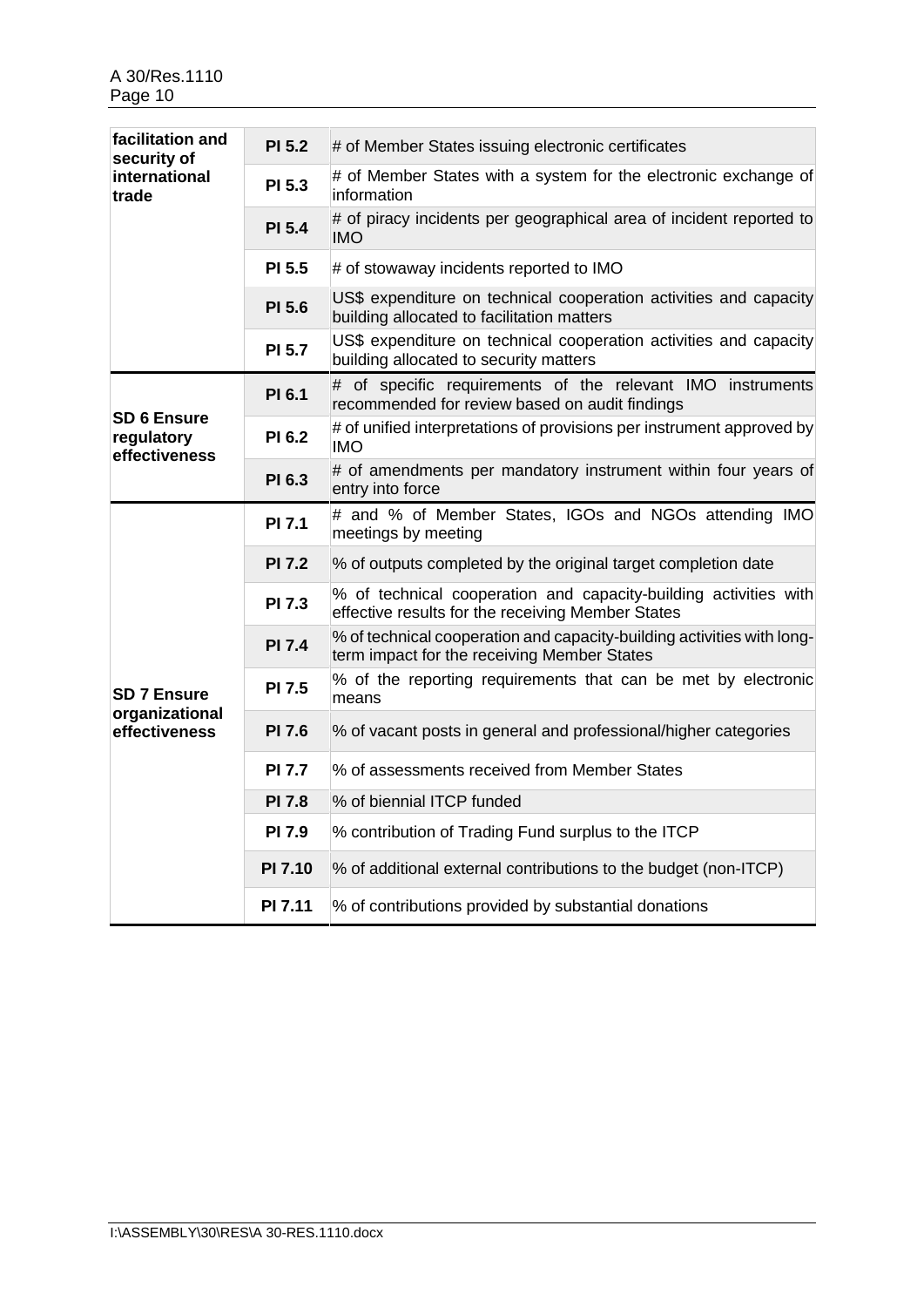# **TABLE 2 – LIST OF OUPUTS FOR THE 2018-2019 BIENNIUM**

| <b>Reference to</b><br>SDs, if<br>applicable | <b>Output</b><br>number | <b>Description</b>                                                                                                                                                             | <b>Target</b><br>completion<br>year | <b>Parent</b><br>organ(s) | organ(s)                       | <b>Associated Coordinating</b><br>organ(s) |
|----------------------------------------------|-------------------------|--------------------------------------------------------------------------------------------------------------------------------------------------------------------------------|-------------------------------------|---------------------------|--------------------------------|--------------------------------------------|
|                                              | 1.1                     | Capacity-building aspects of the IMO Audit Scheme reflected in and<br>implemented through the Integrated Technical Cooperation<br>Programme (ITCP)                             | Continuous                          | <b>TCC</b>                |                                |                                            |
|                                              | 1.2                     | Input on identifying emerging needs of developing countries, in<br>particular SIDS and LDCs to be included in the ITCP                                                         | Continuous                          | <b>TCC</b>                | MSC/<br>MEPC/<br>FAL / LEG     |                                            |
|                                              | 1.3                     | Validated model training courses                                                                                                                                               | Continuous                          | <b>MSC</b>                | <b>HTW</b>                     |                                            |
|                                              | 1.4                     | Analysis of consolidated audit summary reports                                                                                                                                 | Annual                              | Assembly                  | MSC/<br>MEPC/<br>LEG/TCC/<br>Ш | Council                                    |
| SD 1 Improve<br>implementation               | 1.5                     | Non-exhaustive list of obligations under instruments relevant to the<br>IMO Instruments Implementation Code (III Code)                                                         | Annual                              | MSC/<br><b>MEPC</b>       | $\mathbf{III}$                 |                                            |
|                                              | 1.6                     | Monitoring of ITCP programme implemented on the enhancement of<br>maritime training capacities, including middle and senior<br>management levels                               | Annual                              | <b>TCC</b>                |                                |                                            |
|                                              | 1.7                     | Identify thematic priorities within the area of maritime safety and<br>security, marine environmental protection, facilitation of maritime<br>traffic and maritime legislation | Annual                              | <b>TCC</b>                | MSC/<br>MEPC/<br>FAL / LEG     |                                            |
|                                              | 1.8                     | Analysis and consideration of reports on National Maritime Transport<br>Policy development and Country Maritime Profiles                                                       | Annual                              | <b>TCC</b>                |                                |                                            |
|                                              | 1.9                     | Report on activities within the ITCP related to the OPRC Convention<br>and the OPRC-HNS Protocol                                                                               | Annual                              | <b>TCC</b>                | <b>MEPC</b>                    |                                            |
|                                              | 1.10                    | Report on ITCP programme on support to SIDS and LDCs for their<br>special shipping needs                                                                                       | Annual                              | <b>TCC</b>                |                                |                                            |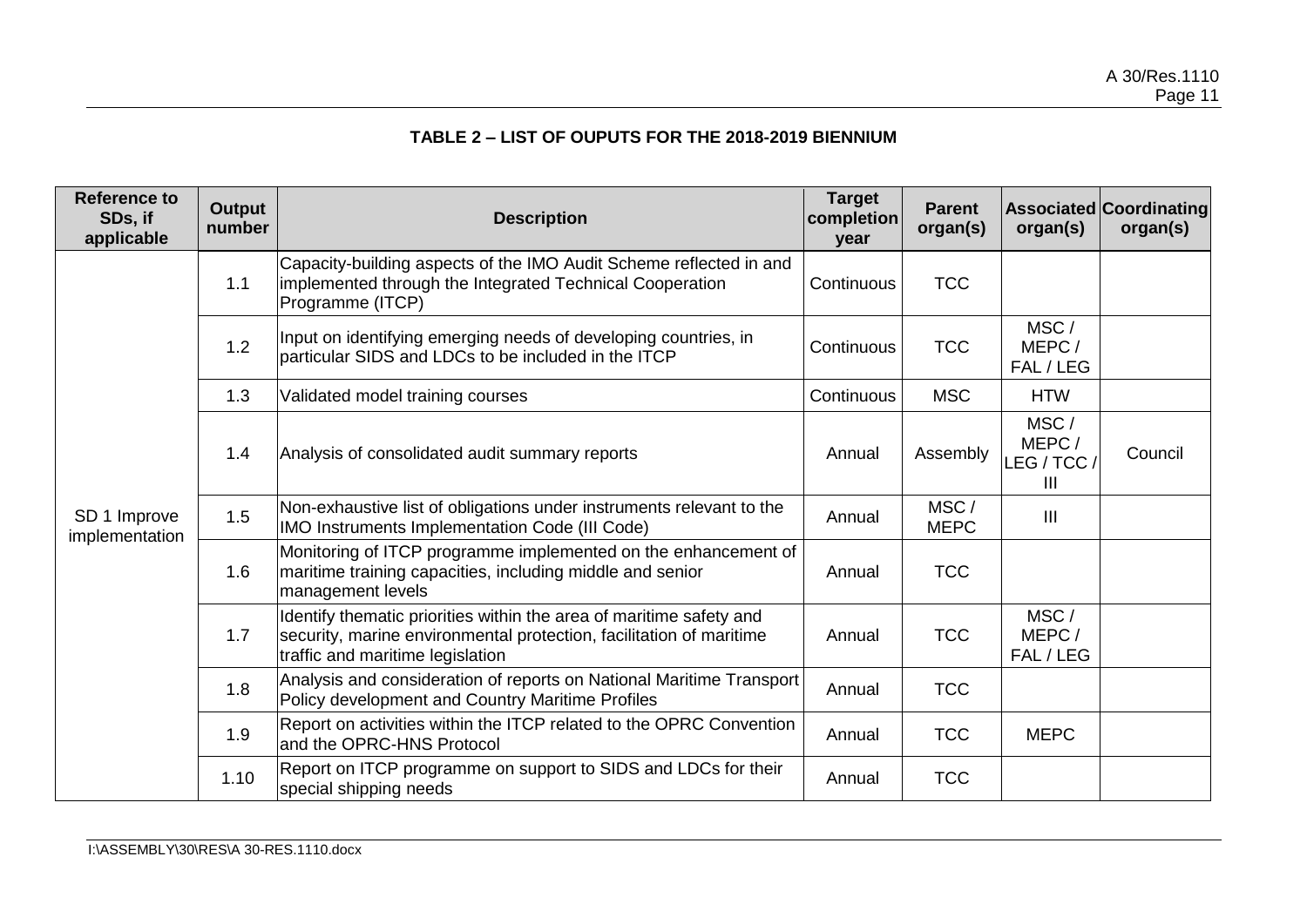## A 30/Res.1110 Page 12

| <b>Reference to</b><br>SDs, if<br>applicable | <b>Output</b><br>number | <b>Description</b>                                                                                                     | <b>Target</b><br>completion<br>year | <b>Parent</b><br>organ(s) | organ(s)    | <b>Associated Coordinating</b><br>organ(s) |
|----------------------------------------------|-------------------------|------------------------------------------------------------------------------------------------------------------------|-------------------------------------|---------------------------|-------------|--------------------------------------------|
|                                              | 1.11                    | Revised Guidelines for the application of MARPOL Annex I<br>requirements to FPSOs and FSUs                             | 2019                                | <b>MEPC</b>               | <b>PPR</b>  |                                            |
|                                              | 1.12                    | Review of the 2015 Guidelines for exhaust gas cleaning systems<br>(resolution MEPC.259(68))                            | 2019                                | <b>MEPC</b>               | <b>PPR</b>  |                                            |
|                                              | 1.13                    | Guide on practical methods for the implementation of the OPRC<br>Convention and the OPRC-HNS Protocol                  | 2019                                | <b>MEPC</b>               | <b>PPR</b>  |                                            |
|                                              | 1.14                    | Revised guidance on ballast water sampling and analysis                                                                | 2019                                | <b>MEPC</b>               | <b>PPR</b>  | $\mathbf{III}$                             |
|                                              | 1.15                    | Revised guidance on methodologies that may be used for<br>enumerating viable organisms                                 | 2019                                | <b>MEPC</b>               | <b>PPR</b>  |                                            |
|                                              | 1.16                    | Updated IMO Dispersant Guidelines (part IV)                                                                            | 2019                                | <b>MEPC</b>               | <b>PPR</b>  |                                            |
|                                              | 1.17                    | Consistent implementation of regulation 14.1.3 of MARPOL Annex VI                                                      | 2019                                | <b>MEPC</b>               | <b>PPR</b>  |                                            |
|                                              | 1.18                    | Measures to ensure quality of fuel oil for use on board ships                                                          | 2019                                | <b>MEPC</b>               |             |                                            |
|                                              | 1.19                    | Approve ITCP for 2020-2021                                                                                             | 2019                                | <b>TCC</b>                |             |                                            |
|                                              | 1.20                    | Uniform implementation of paragraph 6.1.1.3 of the LSA Code                                                            | 2018                                | <b>MSC</b>                | <b>SSE</b>  |                                            |
|                                              | 1.21                    | Guidance for STCW Code, section B-I/2                                                                                  | 2018                                | <b>MSC</b>                | <b>HTW</b>  |                                            |
|                                              | 1.22                    | Comprehensive review of the 1995 STCW-F Convention                                                                     | 2018                                | <b>MSC</b>                | <b>HTW</b>  |                                            |
|                                              | 1.23                    | Revision of the Guidelines on fatigue                                                                                  | 2018                                | <b>MSC</b>                | <b>HTW</b>  |                                            |
|                                              | 1.24                    | Revision of certification requirements for SCR systems under the<br>NO <sub>x</sub> Technical Code 2008                | 2018                                | <b>MEPC</b>               | <b>PPR</b>  |                                            |
|                                              | 1.25                    | Guidelines for the discharge of exhaust gas recirculation bleed-off<br>water                                           | 2018                                | <b>MEPC</b>               | <b>PPR</b>  |                                            |
| SD 2 Integrate<br>new and                    | 2.1                     | Response to matters related to the Radiocommunication ITU-R<br>Study Group and ITU World Radiocommunication Conference | Annual                              | <b>MSC</b>                | <b>NCSR</b> |                                            |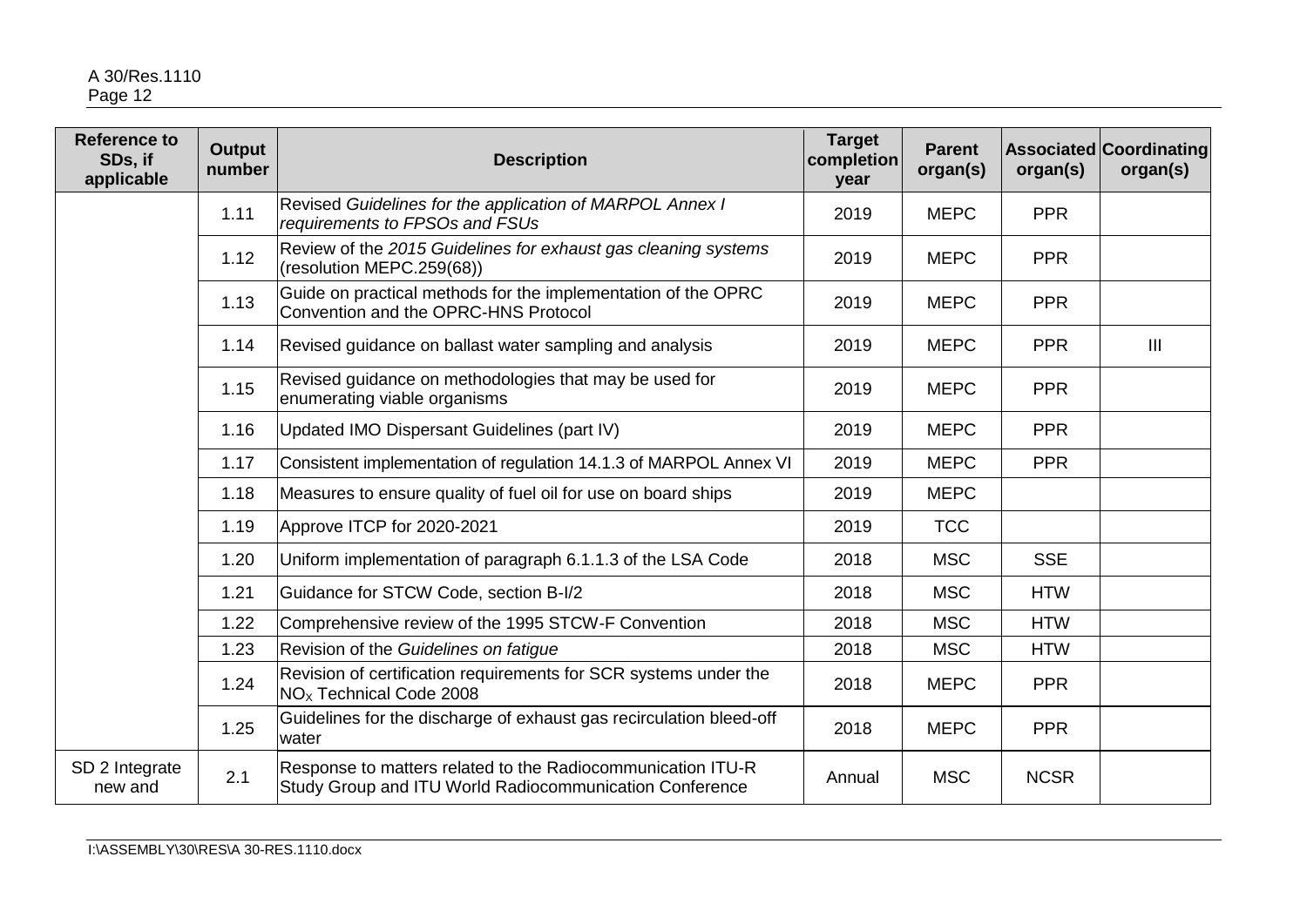| <b>Reference to</b><br>SDs, if<br>applicable                | <b>Output</b><br>number | <b>Description</b>                                                                                                                                                                      | <b>Target</b><br>completion<br>year | <b>Parent</b><br>organ(s) | organ(s)                 | <b>Associated Coordinating</b><br>organ(s) |
|-------------------------------------------------------------|-------------------------|-----------------------------------------------------------------------------------------------------------------------------------------------------------------------------------------|-------------------------------------|---------------------------|--------------------------|--------------------------------------------|
| advancing<br>technologies in<br>the regulatory<br>framework | 2.2                     | Approved ballast water management systems which make use of<br>Active Substances, taking into account recommendations of the<br><b>GESAMP-BWWG</b>                                      | Annual                              | <b>MEPC</b>               |                          |                                            |
|                                                             | 2.3                     | Amendments to the IGF Code and development of guidelines for<br>low-flashpoint fuels                                                                                                    | 2019                                | <b>MSC</b>                | HTW / PPR /<br>SDC / SSE | <b>CCC</b>                                 |
|                                                             | 2.4                     | Mandatory instrument and/or provisions addressing safety standards<br>for the carriage of more than 12 industrial personnel on board<br>vessels engaged on international voyages (2020) | 2019                                | <b>MSC</b>                | <b>SDC</b>               |                                            |
|                                                             | 2.5                     | Safety objectives and functional requirements of the Guidelines on<br>alternative design and arrangements for SOLAS chapters II-1 and III                                               | 2019                                | <b>MSC</b>                | <b>SSE</b>               |                                            |
|                                                             | 2.6                     | Finalization of second generation intact stability criteria                                                                                                                             | 2019                                | <b>MSC</b>                | <b>SDC</b>               |                                            |
|                                                             | 2.7                     | Regulatory scoping exercise for the use of Maritime Autonomous<br>Surface Ships (MASS) (2020)                                                                                           | 2019                                | <b>MSC</b>                |                          |                                            |
|                                                             | 2.8                     | Development of guidelines for cold ironing of ships and of<br>amendments to SOLAS chapters II-1 and II-2, if necessary (2020)                                                           | 2019                                | <b>MSC</b>                | SDC / III                | <b>SSE</b>                                 |
|                                                             | 2.9                     | Application of the Indian Regional Navigation Satellite System<br>(IRNSS) in the maritime field and development of performance<br>standards for shipborne IRNSS receiver equipment      | 2019                                | <b>MSC</b>                | <b>NCSR</b>              |                                            |
|                                                             | 2.10                    | Revision of SOLAS chapters III and IV for Modernization of the<br>GMDSS, including related and consequential amendments to other<br>existing instruments (2021)                         | 2019                                | <b>MSC</b>                | HTW / SSE                | <b>NCSR</b>                                |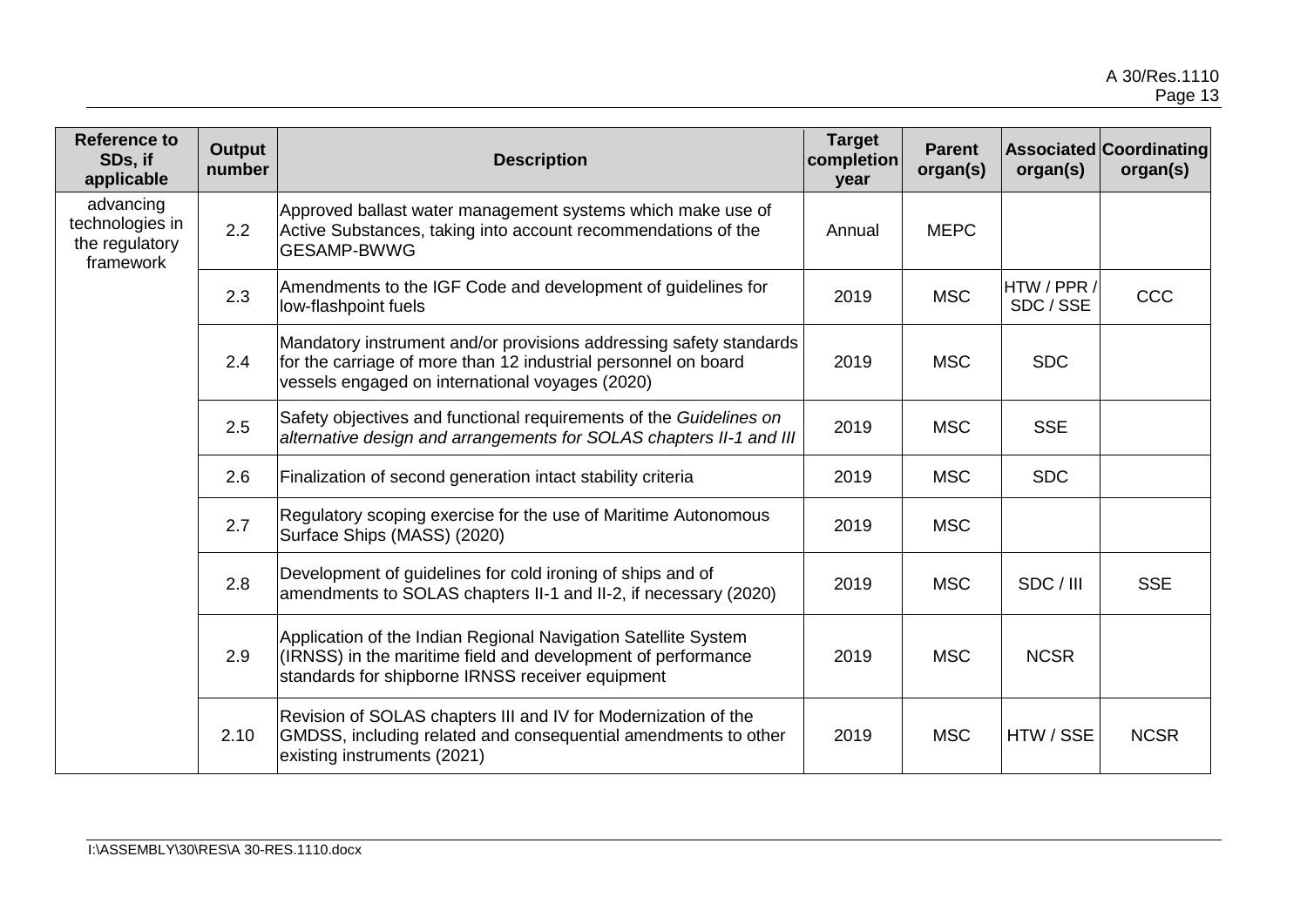| <b>Reference to</b><br>SDs, if<br>applicable | <b>Output</b><br>number | <b>Description</b>                                                                                                                                       | <b>Target</b><br>completion<br>year | <b>Parent</b><br>organ(s) | organ(s)    | <b>Associated Coordinating</b><br>organ(s) |
|----------------------------------------------|-------------------------|----------------------------------------------------------------------------------------------------------------------------------------------------------|-------------------------------------|---------------------------|-------------|--------------------------------------------|
|                                              | 2.11                    | Develop guidance on definition and harmonization of the format and<br>structure of Maritime Service Portfolios (MSPs)                                    | 2019                                | <b>MSC</b>                | <b>NCSR</b> |                                            |
|                                              | 2.12                    | Guidelines on standardized modes of operation, S-mode                                                                                                    | 2019                                | <b>MSC</b>                |             | <b>NCSR</b>                                |
|                                              | 2.13                    | Review of the IBTS Guidelines and amendments to the IOPP<br>Certificate and Oil Record Book                                                              | 2019                                | <b>MEPC</b>               | <b>PPR</b>  |                                            |
|                                              | 2.14                    | Amendments to regulation 14 of MARPOL Annex VI to require a<br>dedicated sampling point for fuel oil                                                     | 2019                                | <b>MEPC</b>               | <b>SSE</b>  | <b>PPR</b>                                 |
|                                              | 2.15                    | Revised Performance Standards for EPIRBs operating on 406 MHz<br>(resolution A.810(19)) to include Cospas-Sarsat MEOSAR and<br>second-generation beacons | 2018                                | <b>MSC</b>                | <b>NCSR</b> |                                            |
|                                              | 2.16                    | Guidelines for the harmonized display of navigation information<br>received via communications equipment                                                 | 2018                                | <b>MSC</b>                | <b>NCSR</b> |                                            |
|                                              | 2.17                    | Consideration of development of goal-based ship construction<br>standards for all ship types                                                             | 2018                                | MSC/<br><b>MEPC</b>       |             |                                            |
|                                              | 2.18                    | Standards for shipboard gasification of waste systems and<br>associated amendments to regulation 16 of MARPOL Annex VI                                   | 2018                                | <b>MEPC</b>               | <b>PPR</b>  |                                            |
|                                              | 2.19                    | Consideration of an initial proposal to amend annex 1 to the AFS<br>Convention to include controls on cybutryne                                          | 2018                                | <b>MEPC</b>               | <b>PPR</b>  |                                            |
|                                              | 3.1                     | Treatment of ozone-depleting substances used by ships                                                                                                    | Annual                              | <b>MEPC</b>               |             |                                            |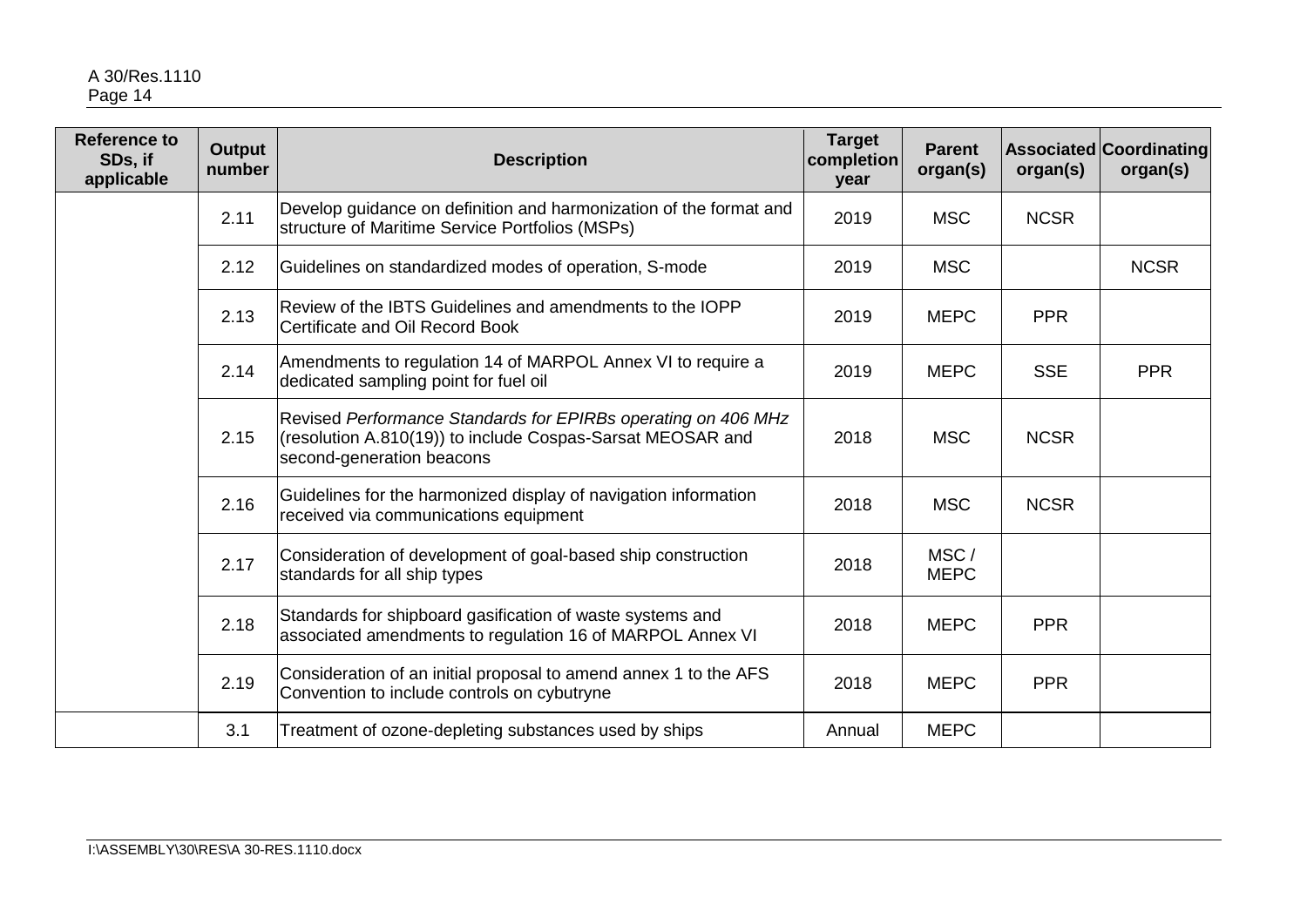| <b>Reference to</b><br>SDs, if<br>applicable           | <b>Output</b><br>number | <b>Description</b>                                                                                                                | <b>Target</b><br>completion<br>year | <b>Parent</b><br>organ(s) | organ(s)                           | <b>Associated Coordinating</b><br>organ(s) |
|--------------------------------------------------------|-------------------------|-----------------------------------------------------------------------------------------------------------------------------------|-------------------------------------|---------------------------|------------------------------------|--------------------------------------------|
|                                                        | 3.2                     | Further development of mechanisms needed to achieve the<br>limitation or reduction of $CO2$ emissions from international shipping | Annual                              | <b>MEPC</b>               |                                    |                                            |
|                                                        | 3.3                     | Impact on the Arctic of emissions of black carbon from international<br>shipping                                                  | 2019                                | <b>MEPC</b>               | <b>PPR</b>                         |                                            |
| SD 3 Respond to<br>climate change                      | 3.4                     | Promotion of technical cooperation and transfer of technology<br>relating to the improvement of energy efficiency of ships        | 2019                                | <b>MEPC</b>               |                                    |                                            |
|                                                        | 3.5                     | Revision of guidelines concerning EEDI and SEEMP                                                                                  | 2019                                | <b>MEPC</b>               |                                    |                                            |
|                                                        | 3.6                     | EEDI reviews required under regulation 21.6 of MARPOL Annex VI                                                                    | 2019                                | <b>MEPC</b>               |                                    |                                            |
|                                                        | 3.7                     | Further technical and operational measures for enhancing the<br>energy efficiency of international shipping                       | 2019                                | <b>MEPC</b>               |                                    |                                            |
| SD 4 Engage in                                         | 4.1                     | Identification and protection of Special Areas, ECAs and PSSAs                                                                    | Continuous                          | <b>MEPC</b>               | <b>NCSR</b>                        |                                            |
| ocean<br>governance                                    | 4.2                     | Input to the ITCP on emerging issues relating to sustainable<br>development and achievement of the SDGs                           | 2019                                | <b>TCC</b>                | MSC / FAL /<br>LEG/<br><b>MEPC</b> |                                            |
|                                                        | 5.1                     | Application of single-window concept                                                                                              | Continuous                          | <b>FAL</b>                |                                    |                                            |
| SD 5 Enhance<br>global facilitation<br>and security of | 5.2                     | Guidelines and guidance on the implementation and interpretation of<br>SOLAS chapter XI-2 and the ISPS Code                       | Annual                              | <b>MSC</b>                |                                    |                                            |
| international trade                                    | 5.3                     | Consideration and analysis of reports on piracy and armed robbery<br>against ships                                                | Annual                              | <b>MSC</b>                |                                    |                                            |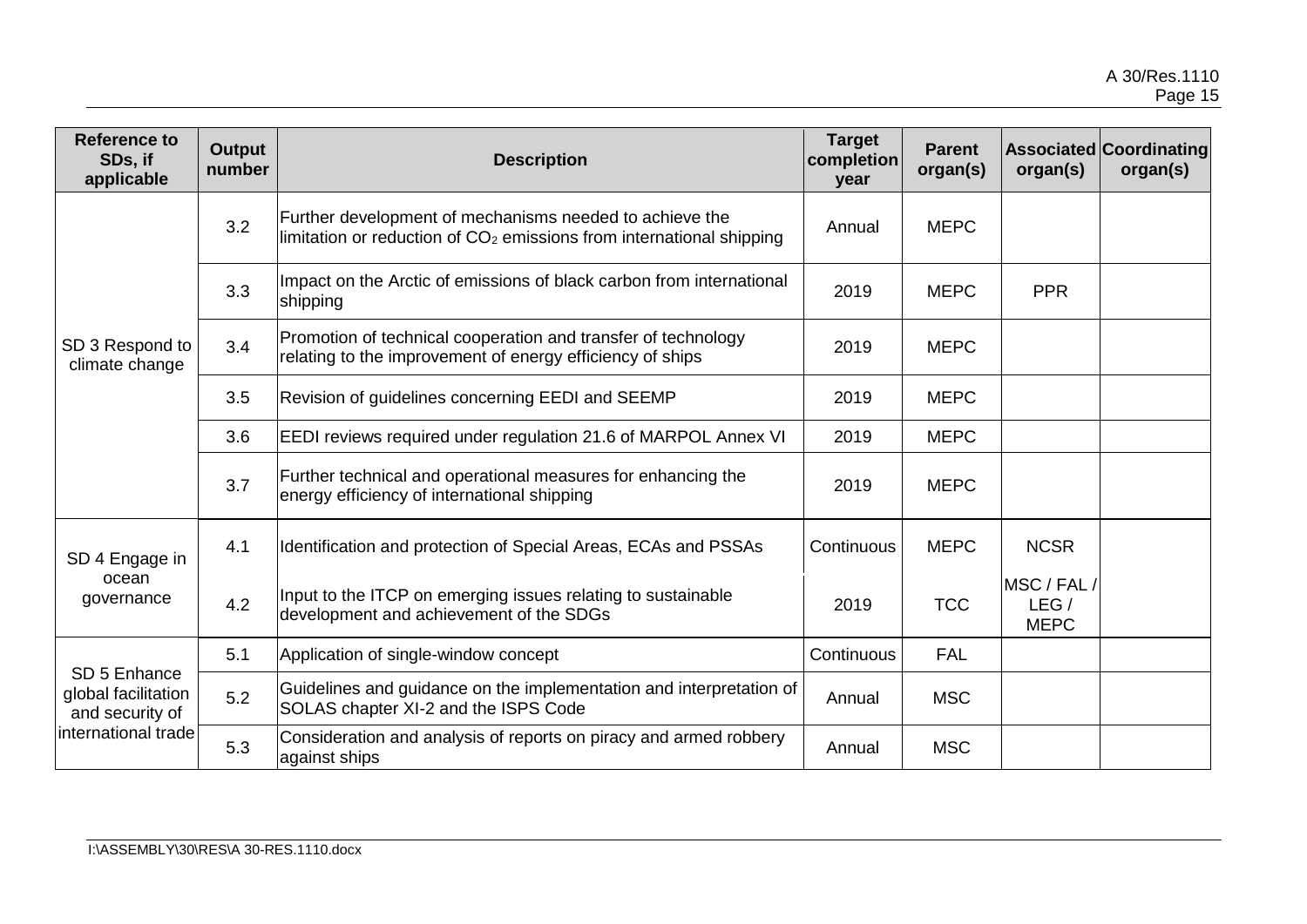| <b>Reference to</b><br>SDs, if<br>applicable | <b>Output</b><br>number | <b>Description</b>                                                                                                                                                                                                               | <b>Target</b><br>completion<br>year | <b>Parent</b><br>organ(s) | organ(s)                                          | <b>Associated Coordinating</b><br>organ(s) |
|----------------------------------------------|-------------------------|----------------------------------------------------------------------------------------------------------------------------------------------------------------------------------------------------------------------------------|-------------------------------------|---------------------------|---------------------------------------------------|--------------------------------------------|
|                                              | 5.4                     | Revised guidance relating to the prevention of piracy and armed<br>robbery to reflect emerging trends and behaviour patterns                                                                                                     | Annual                              | <b>MSC</b>                | <b>LEG</b>                                        |                                            |
|                                              | 5.5                     | Analysis and consideration of reports on the linkages between the<br>Integrated Technical Cooperation Programme (ITCP) and the 2030<br>Agenda for Sustainable Development, including the Sustainable<br>Development Goals (SDGs) | Annual                              | <b>TCC</b>                |                                                   |                                            |
|                                              | 5.6                     | Update the guidelines for setting up a single-window system in<br>maritime transport                                                                                                                                             | 2019                                | <b>FAL</b>                |                                                   |                                            |
|                                              | 5.7                     | Review and update the Explanatory Manual to the FAL Convention                                                                                                                                                                   | 2019                                | <b>FAL</b>                |                                                   |                                            |
|                                              | 5.8                     | Review and revision of the IMO Compendium on Facilitation and<br><b>Electronic Business</b>                                                                                                                                      | 2019                                | <b>FAL</b>                |                                                   |                                            |
|                                              | 5.9                     | Developing guidance for authentication, integrity and confidentiality<br>of content for the purpose of exchange of electronic information                                                                                        | 2019                                | <b>FAL</b>                |                                                   |                                            |
|                                              | 6.1                     | Unified interpretation of provisions of IMO safety, security, and<br>lenvironment-related conventions                                                                                                                            | Continuous                          | MSC/<br><b>MEPC</b>       | III / PPR /<br>CCC / SDC /<br>SSE/<br><b>NCSR</b> |                                            |
| SD 6 Ensure                                  | 6.2                     | Developments in GMDSS satellite services                                                                                                                                                                                         | Continuous                          | <b>MSC</b>                | <b>NCSR</b>                                       |                                            |
| regulatory<br>effectiveness                  | 6.3                     | Safety and pollution hazards of chemicals and preparation of<br>consequential amendments to the IBC Code                                                                                                                         | Continuous                          | <b>MEPC</b>               | <b>PPR</b>                                        |                                            |
|                                              | 6.4                     | Lessons learned and safety issues identified from the analysis of<br>marine safety investigation reports                                                                                                                         | Annual                              | MSC/<br><b>MEPC</b>       | $\mathbf{III}$                                    |                                            |
|                                              | 6.5                     | Identified issues relating to the implementation of IMO instruments<br>from the analysis of PSC data                                                                                                                             | Annual                              | MSC/<br><b>MEPC</b>       | $\mathbf{III}$                                    |                                            |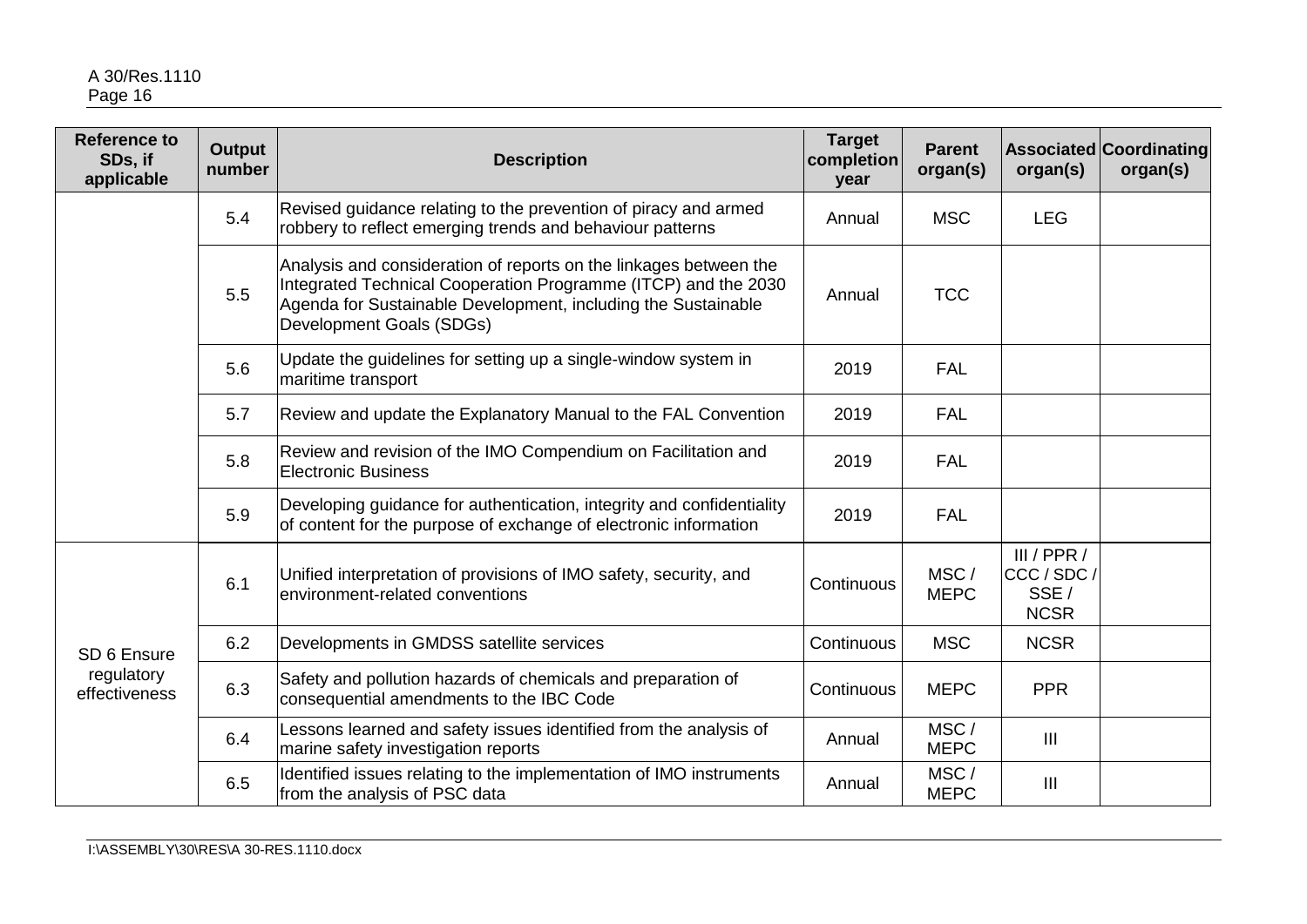| <b>Reference to</b><br>SDs, if<br>applicable   | <b>Output</b><br>number | <b>Description</b>                                                                                                                                                                                                                | <b>Target</b><br>completion<br>year | <b>Parent</b><br>organ(s) | organ(s)                                   | <b>Associated Coordinating</b><br>organ(s) |
|------------------------------------------------|-------------------------|-----------------------------------------------------------------------------------------------------------------------------------------------------------------------------------------------------------------------------------|-------------------------------------|---------------------------|--------------------------------------------|--------------------------------------------|
|                                                | 6.6                     | Consideration and analysis of reports and information on persons<br>rescued at sea and stowaways                                                                                                                                  | Annual                              | MSC / FAL                 |                                            |                                            |
|                                                | 6.7                     | Consideration and analysis of reports on alleged inadequacy of port<br>reception facilities                                                                                                                                       | Annual                              | <b>MEPC</b>               | $\mathbf{III}$                             |                                            |
|                                                | 6.8                     | Monitoring the worldwide average sulphur content of fuel oils<br>supplied for use on board ships                                                                                                                                  | Annual                              | <b>MEPC</b>               |                                            |                                            |
|                                                | 6.9                     | Agreements of cooperation with IGOs and approved consultative<br>status for NGOs                                                                                                                                                  | 2019                                | Assembly                  | Council                                    |                                            |
|                                                | 6.10                    | Review of MARPOL Annex II requirements that have an impact on<br>cargo residues and tank washings of high viscosity, solidifying and<br>persistent floating products and associated definitions, and<br>preparation of amendments | 2019                                | <b>MEPC</b>               | <b>PPR</b>                                 |                                            |
|                                                | 6.11                    | Development of measures to reduce risks of use and carriage of<br>heavy fuel oil as fuel by ships in Arctic waters                                                                                                                | 2019                                | <b>MEPC</b>               | <b>PPR</b>                                 |                                            |
|                                                | 6.12                    | Strategies developed to facilitate entry into force and harmonized<br>interpretation of the HNS Protocol                                                                                                                          | 2019                                | <b>LEG</b>                |                                            |                                            |
|                                                | 6.13                    | Use of electronic record books                                                                                                                                                                                                    | 2018                                | <b>MEPC</b>               | <b>PPR</b>                                 |                                            |
| SD 7 Ensure<br>organizational<br>effectiveness | 7.1                     | Endorsed proposals for the development, maintenance and<br>enhancement of information systems and related guidance (GISIS,<br>websites, etc.)                                                                                     | Continuous                          | Council                   | MSC/<br>MEPC/<br>FAL / LEG /<br><b>TCC</b> |                                            |
|                                                | 7.2                     | Consideration of reports on the management of financial and human<br>resources                                                                                                                                                    | Annual                              | Council                   |                                            |                                            |
|                                                | 7.3                     | Analysis and consideration of reports on partnership arrangements<br>for, and implementation of, environmental programmes                                                                                                         | Annual                              | <b>TCC</b>                | <b>MEPC</b>                                |                                            |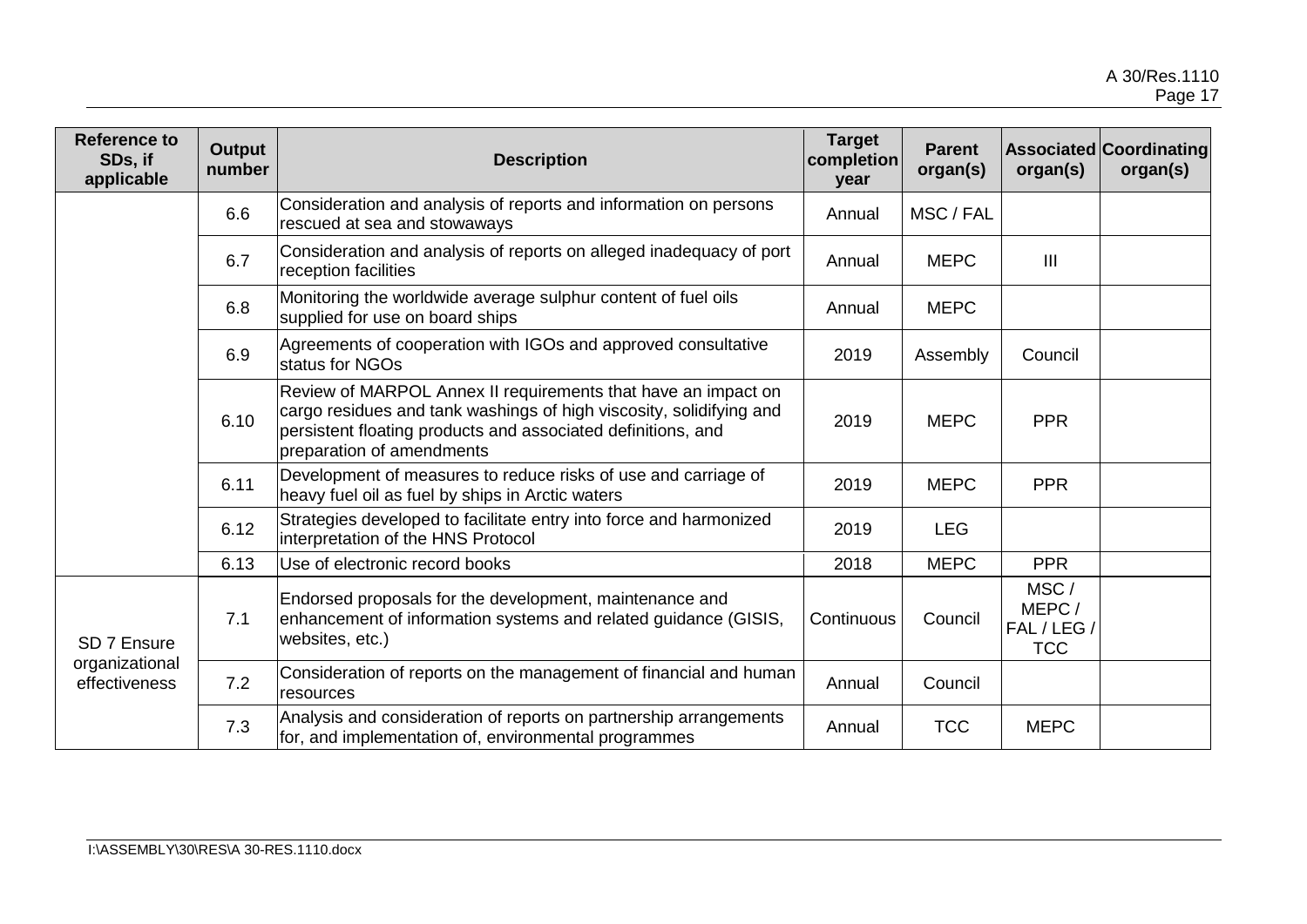| <b>Reference to</b><br>SDs, if<br>applicable | <b>Output</b><br>number | <b>Description</b>                                                                                                                                                                  | <b>Target</b><br>completion<br>year | <b>Parent</b><br>organ(s) | organ(s)                                  | <b>Associated Coordinating</b><br>organ(s) |
|----------------------------------------------|-------------------------|-------------------------------------------------------------------------------------------------------------------------------------------------------------------------------------|-------------------------------------|---------------------------|-------------------------------------------|--------------------------------------------|
|                                              | 7.4                     | Analysis and consideration of reports on the TC Fund, voluntary trust<br>funds, multi/bilateral funds, cash contributions and in-kind support<br>under the ITCP                     | Annual                              | <b>TCC</b>                |                                           |                                            |
|                                              | 7.5                     | Analysis and consideration of reports on the implementation of the<br>approved mechanism for sustainable financing of the ITCP                                                      | Annual                              | <b>TCC</b>                |                                           |                                            |
|                                              | 7.6                     | Monitoring measures on new and cost-effective measures to deliver<br>technical assistance                                                                                           | Annual                              | <b>TCC</b>                |                                           |                                            |
|                                              | 7.7                     | Approved annual report on ITCP implementation                                                                                                                                       | Annual                              | <b>TCC</b>                |                                           |                                            |
|                                              | 7.8                     | Comprehensive, transparent, deliverable and adopted strategic<br>framework for 2018-2023, including associated documents, and<br>results-based budget for 2020-2021                 | 2019                                | Assembly                  | Council                                   |                                            |
|                                              | 7.9                     | Revised documents on organization and method of work, as<br>appropriate                                                                                                             | 2019                                | Council                   | MSC / FAL /<br>LEG / TCC /<br><b>MEPC</b> |                                            |
|                                              | 7.10                    | Analysis and consideration of reports on implementation of Revised<br>resolution A.965(23) on Development and improvement of<br>partnership arrangements for technical co-operation | Annual                              | <b>TCC</b>                |                                           |                                            |
|                                              | 7.11                    | Analysis and consideration of the report on the ITCP Impact<br>Assessment Exercise covering 2016-2019                                                                               | 2019                                | <b>TCC</b>                |                                           |                                            |
|                                              | OW <sub>1</sub>         | Amendments to the IAMSAR Manual                                                                                                                                                     | Continuous                          | <b>MSC</b>                | <b>NCSR</b>                               |                                            |
| <b>Other Work</b>                            | OW <sub>2</sub>         | Amendments to the ESP Code                                                                                                                                                          | Continuous                          | <b>MSC</b>                | <b>SDC</b>                                |                                            |
|                                              | OW <sub>3</sub>         | Amendments to the IMDG Code and supplements                                                                                                                                         | Continuous                          | <b>MSC</b>                | CCC                                       |                                            |
|                                              | OW <sub>4</sub>         | Routeing measures and mandatory ship reporting systems                                                                                                                              | Continuous                          | <b>MSC</b>                | <b>NCSR</b>                               |                                            |
|                                              | OW <sub>5</sub>         | Updates to the LRIT system                                                                                                                                                          | Continuous                          | <b>MSC</b>                | <b>NCSR</b>                               |                                            |
|                                              | OW <sub>6</sub>         | Updating of the GMDSS Master Plan and guidelines on MSI<br>(maritime safety information)                                                                                            | Continuous                          | <b>MSC</b>                | <b>NCSR</b>                               |                                            |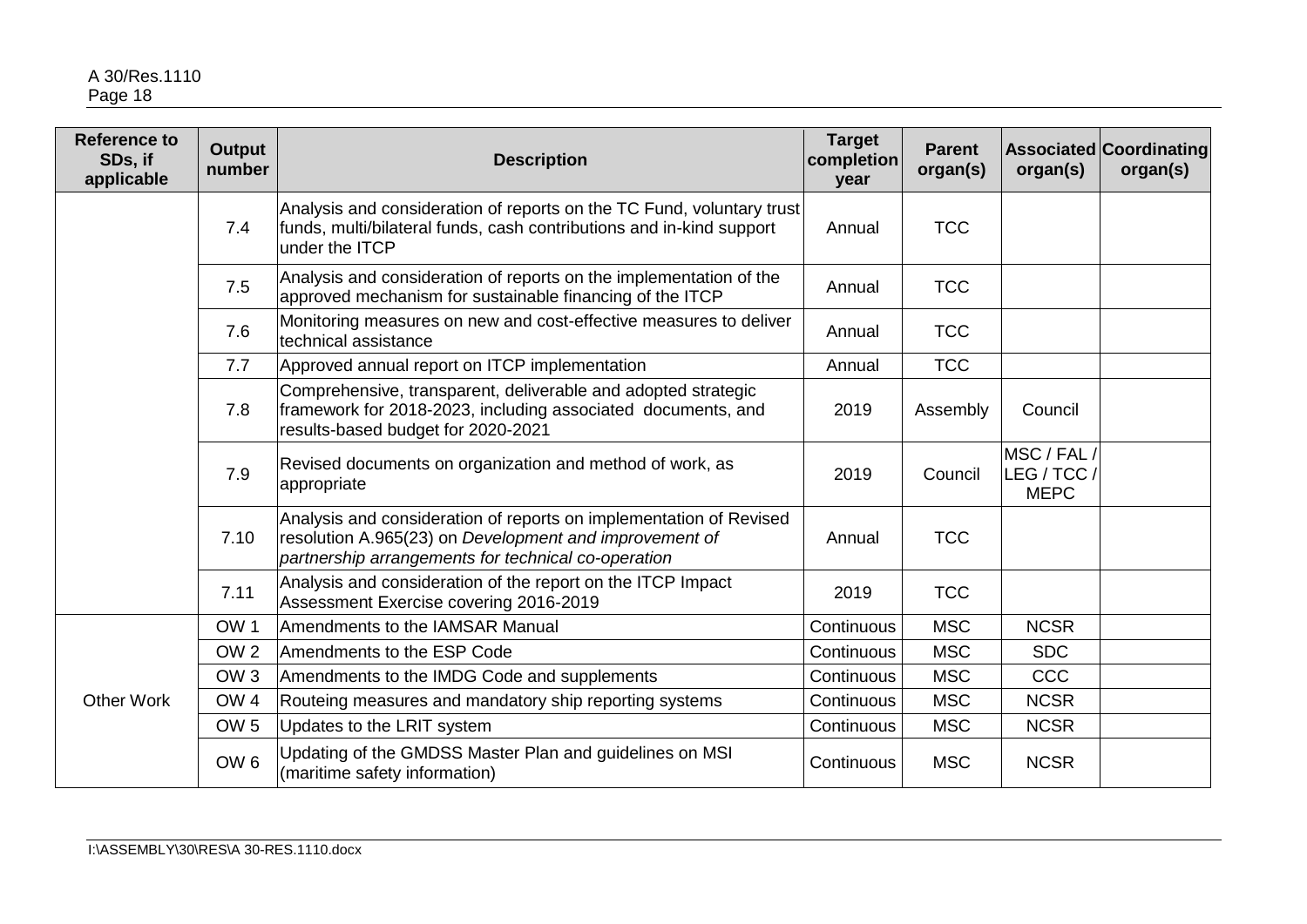| <b>Reference to</b><br>SDs, if<br>applicable | Output<br>number | <b>Description</b>                                                                                                                                                   | <b>Target</b><br>completion<br>year | <b>Parent</b><br>organ(s) | organ(s)                                   | <b>Associated Coordinating</b><br>organ(s) |
|----------------------------------------------|------------------|----------------------------------------------------------------------------------------------------------------------------------------------------------------------|-------------------------------------|---------------------------|--------------------------------------------|--------------------------------------------|
|                                              | OW <sub>7</sub>  | Verified goal-based new ship construction standards for tankers and<br>bulk carriers                                                                                 | Continuous                          | <b>MSC</b>                |                                            |                                            |
|                                              | OW <sub>8</sub>  | Review of FSA studies by the FSA Experts' Group                                                                                                                      | Continuous                          | <b>MSC</b>                |                                            |                                            |
|                                              | OW <sub>9</sub>  | Amendments to the IMSBC Code and supplements                                                                                                                         | Continuous                          | <b>MSC</b>                | CCC                                        |                                            |
|                                              | <b>OW 10</b>     | Measures to harmonize port State control (PSC) activities and<br>procedures worldwide                                                                                | Continuous                          | MSC/<br><b>MEPC</b>       | HTW / PPR /<br><b>NCSR</b>                 | III                                        |
|                                              | <b>OW 11</b>     | Monitoring of South-South cooperation reflected in the ITCP and<br>partnerships                                                                                      | Continuous                          | <b>TCC</b>                |                                            |                                            |
|                                              | <b>OW 12</b>     | Reports on the Organization's outreach activities                                                                                                                    | Annual                              | Council                   |                                            |                                            |
|                                              | <b>OW 13</b>     | Endorsed proposals for new outputs for the 2018-2019 biennium as<br>accepted by the Committees                                                                       | Annual                              | Council                   | MSC/<br>MEPC/<br>FAL / LEG /<br><b>TCC</b> |                                            |
|                                              | <b>OW 14</b>     | Reports on unlawful practices associated with certificates of<br>competency                                                                                          | Annual                              | <b>MSC</b>                | <b>HTW</b>                                 |                                            |
|                                              | <b>OW 15</b>     | Reports to the MSC on information communicated by STCW Parties                                                                                                       | Annual                              | <b>MSC</b>                |                                            |                                            |
|                                              | <b>OW 16</b>     | Updated Survey Guidelines under the Harmonized System of Survey<br>and Certification (HSSC)                                                                          | Annual                              | MSC/<br><b>MEPC</b>       | Ш                                          |                                            |
|                                              | <b>OW 17</b>     | Consideration of reports on the application of the joint IMO/ILO<br>Guidelines on the fair treatment of seafarers and consequential<br>further actions as necessary. | Annual                              | <b>LEG</b>                |                                            |                                            |
|                                              | <b>OW 18</b>     | Advice and guidance on issues under UNCLOS relevant to the role<br>of the Organization                                                                               | Annual                              | <b>LEG</b>                |                                            |                                            |
|                                              | <b>OW 19</b>     | Consideration of reports of incidents involving dangerous goods or<br>marine pollutants in packaged form on board ships or in port areas                             | Annual                              | MSC/<br><b>MEPC</b>       | $\mathbf{III}$                             | CCC                                        |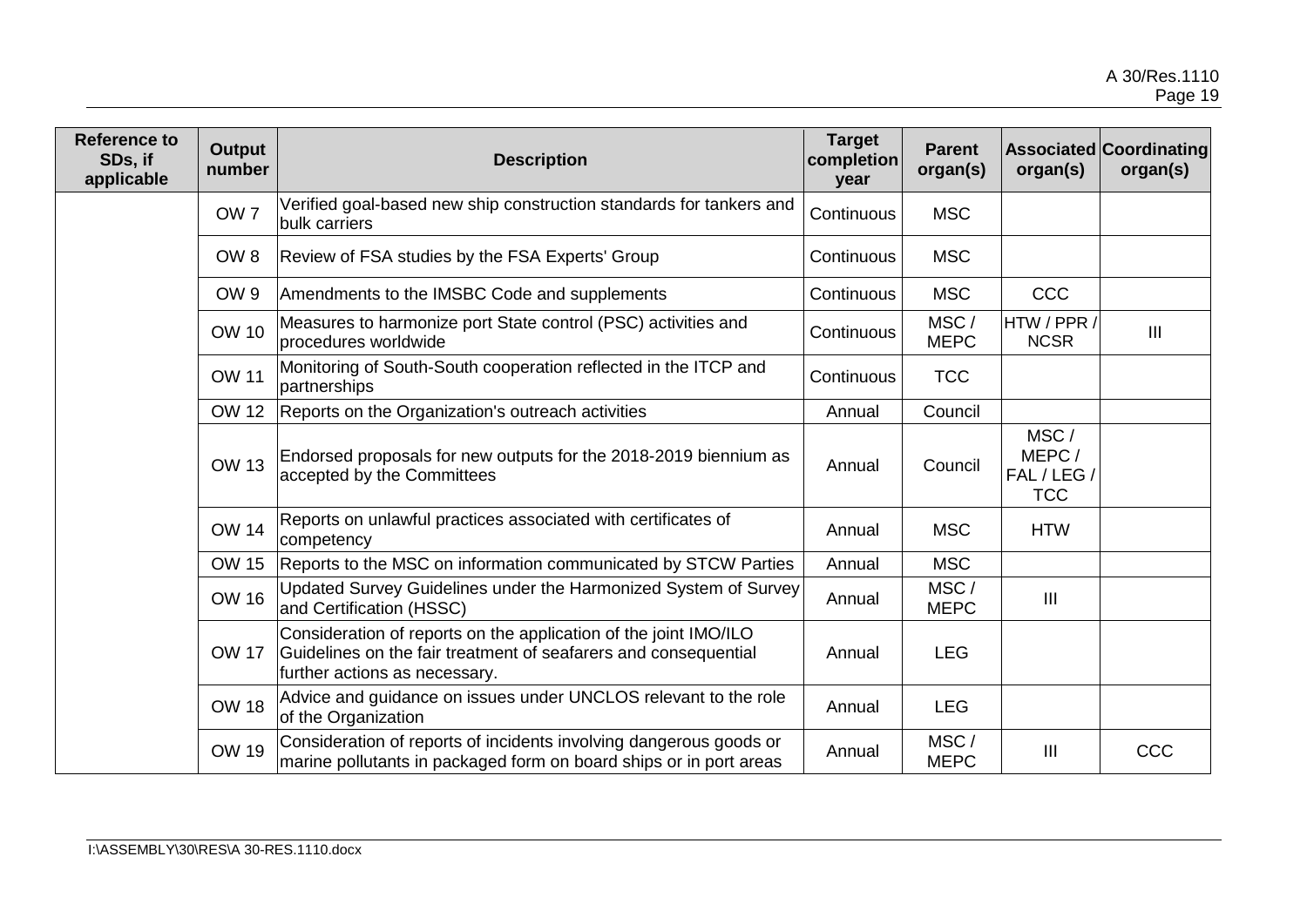| <b>Reference to</b><br>SDs, if<br>applicable | Output<br>number | <b>Description</b>                                                                                                                                                                                        | <b>Target</b><br>completion<br>year | <b>Parent</b><br>organ(s) | organ(s)                                   | <b>Associated Coordinating</b><br>organ(s) |
|----------------------------------------------|------------------|-----------------------------------------------------------------------------------------------------------------------------------------------------------------------------------------------------------|-------------------------------------|---------------------------|--------------------------------------------|--------------------------------------------|
|                                              | <b>OW 20</b>     | Provide advice and guidance on issues brought to the Committee in<br>connection with implementation of IMO instruments                                                                                    | Annual                              | <b>LEG</b>                |                                            |                                            |
|                                              | <b>OW 21</b>     | Analysis and consideration of reports on strengthened regional<br>associations for women managers in the maritime sector                                                                                  | Annual                              | <b>TCC</b>                |                                            |                                            |
|                                              | <b>OW 22</b>     | Provide advice and guidance to support availability of information on<br>comprehensive national legislation and judicial capacity building                                                                | Annual                              | <b>LEG</b>                |                                            |                                            |
|                                              | <b>OW 23</b>     | Cooperate with the United Nations on matters of mutual interest, as<br>well as provide relevant input/guidance                                                                                            | 2019                                | Assembly                  | MSC/<br>MEPC/<br>FAL / LEG /<br><b>TCC</b> | Council                                    |
|                                              | <b>OW 24</b>     | Cooperate with other international bodies on matters of mutual<br>interest, as well as provide relevant input/guidance                                                                                    | 2019                                | Assembly                  | MSC/<br>MEPC/<br>FAL / LEG /<br><b>TCC</b> | Council                                    |
|                                              | OW 25            | Approved accounts and audited financial reports                                                                                                                                                           | 2019                                | Assembly                  | Council                                    |                                            |
|                                              | <b>OW 26</b>     | Review the Secretariat's Risk Management Exercise for the<br>2018-2019 biennium                                                                                                                           | 2019                                | Council                   |                                            |                                            |
|                                              | <b>OW 27</b>     | Amendments to chapter 9 of the FSS Code for fault isolation<br>requirements for cargo ships and passenger ship cabin balconies<br>fitted with individually identifiable fire detector systems 2021 (2020) | 2019                                | <b>MSC</b>                | <b>SSE</b>                                 |                                            |
|                                              | <b>OW 28</b>     | Further development of the provision of global maritime SAR<br>services                                                                                                                                   | 2019                                | <b>MSC</b>                | <b>NCSR</b>                                |                                            |
|                                              | <b>OW 29</b>     | Guidelines on harmonized aeronautical and maritime search and<br>rescue procedures, including SAR training matters                                                                                        | 2019                                | <b>MSC</b>                | <b>NCSR</b>                                |                                            |
|                                              | OW 30            | Measures to protect the safety of persons rescued at sea                                                                                                                                                  | 2019                                | <b>MSC</b>                | $\mathbf{III}$                             | <b>NCSR</b>                                |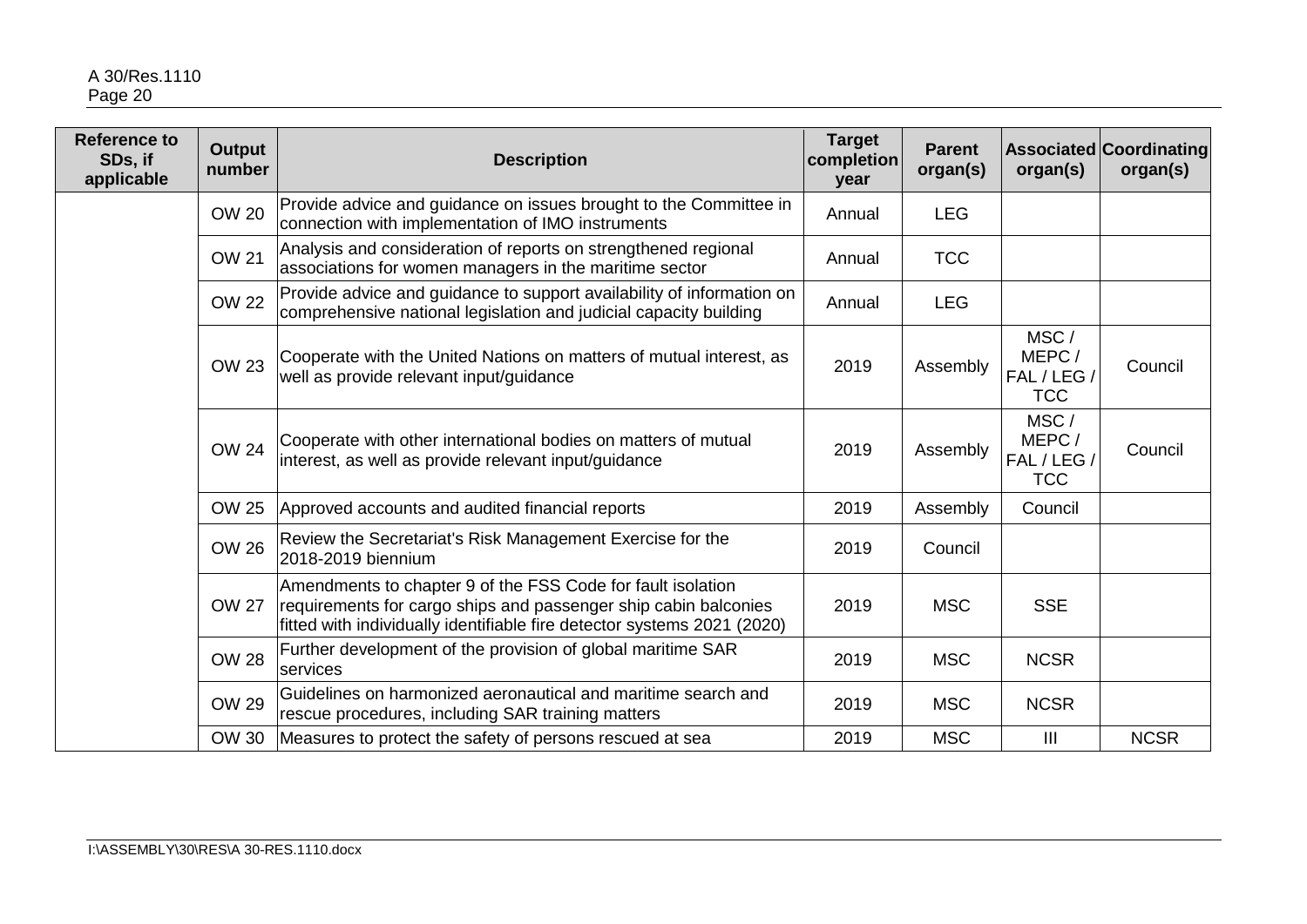| <b>Reference to</b><br>SDs, if<br>applicable | <b>Output</b><br>number | <b>Description</b>                                                                                                                                                                             | <b>Target</b><br>completion<br>year | <b>Parent</b><br>organ(s) | organ(s)            | <b>Associated Coordinating</b><br>organ(s) |
|----------------------------------------------|-------------------------|------------------------------------------------------------------------------------------------------------------------------------------------------------------------------------------------|-------------------------------------|---------------------------|---------------------|--------------------------------------------|
|                                              | <b>OW 31</b>            | Revised SOLAS regulation II-1/3-8 and associated guidelines<br>(MSC.1/Circ.1175) and new guidelines for safe mooring operations<br>for all ships                                               | 2019                                | <b>MSC</b>                | HTW / SSE           | <b>SDC</b>                                 |
|                                              | OW 32                   | Amendments to SOLAS regulation II-1/8-1 on the availability of<br>passenger ships' electrical power supply in cases of flooding from<br>side raking damage                                     | 2019                                | <b>MSC</b>                | <b>SDC</b>          |                                            |
|                                              | <b>OW 33</b>            | Finalization of a non-mandatory instrument on regulations for<br>non-convention ships                                                                                                          | 2019                                | <b>MSC</b>                |                     |                                            |
|                                              | OW 34                   | Requirements for onboard lifting appliances and anchor handling<br>winches                                                                                                                     | 2019                                | <b>MSC</b>                | <b>SSE</b>          |                                            |
|                                              | OW 35                   | Suitability of high manganese austenitic steel for cryogenic service<br>and development of any necessary amendments to the IGC Code<br>and IGF Code                                            | 2019                                | <b>MSC</b>                | <b>CCC</b>          |                                            |
|                                              | OW 36                   | Review SOLAS chapter II-2 and associated codes to minimize the<br>incidence and consequences of fires on ro-ro spaces and special<br>category spaces of new and existing ro-ro passenger ships | 2019                                | <b>MSC</b>                | HTW / SDC           | <b>SSE</b>                                 |
|                                              | <b>OW 37</b>            | Revised SOLAS regulations II-1/13 and II-1/13-1 and other related<br>regulations for new ships                                                                                                 | 2019                                | <b>MSC</b>                | <b>SDC</b>          | <b>SSE</b>                                 |
|                                              | <b>OW 38</b>            | Guidelines for wing-in-ground craft                                                                                                                                                            | 2019                                | <b>MSC</b>                | <b>SDC</b>          |                                            |
|                                              | OW 39                   | Amendments to MSC.1/Circ.1315                                                                                                                                                                  | 2019                                | <b>MSC</b>                | <b>SSE</b>          |                                            |
|                                              | <b>OW 40</b>            | Safety measures for non-SOLAS ships operating in polar waters<br>(2021)                                                                                                                        | 2019                                | <b>MSC</b>                |                     |                                            |
|                                              | <b>OW 41</b>            | Review SOLAS chapter II-1, parts B-2 to B-4, to ensure consistency<br>with parts B and B-1 with regard to watertight integrity (2020)                                                          | 2019                                | <b>MSC</b>                | <b>SDC</b>          |                                            |
|                                              | <b>OW 42</b>            | Amendments to the CSS Code with regard to weather-dependent<br>lashing                                                                                                                         | 2019                                | <b>MSC</b>                | CCC                 |                                            |
|                                              | <b>OW 43</b>            | Consequential work related to the new International Code for Ships<br><b>Operating in Polar Waters</b>                                                                                         | 2019                                | <b>MSC</b>                | NCSR/<br><b>SSE</b> | <b>SDC</b>                                 |